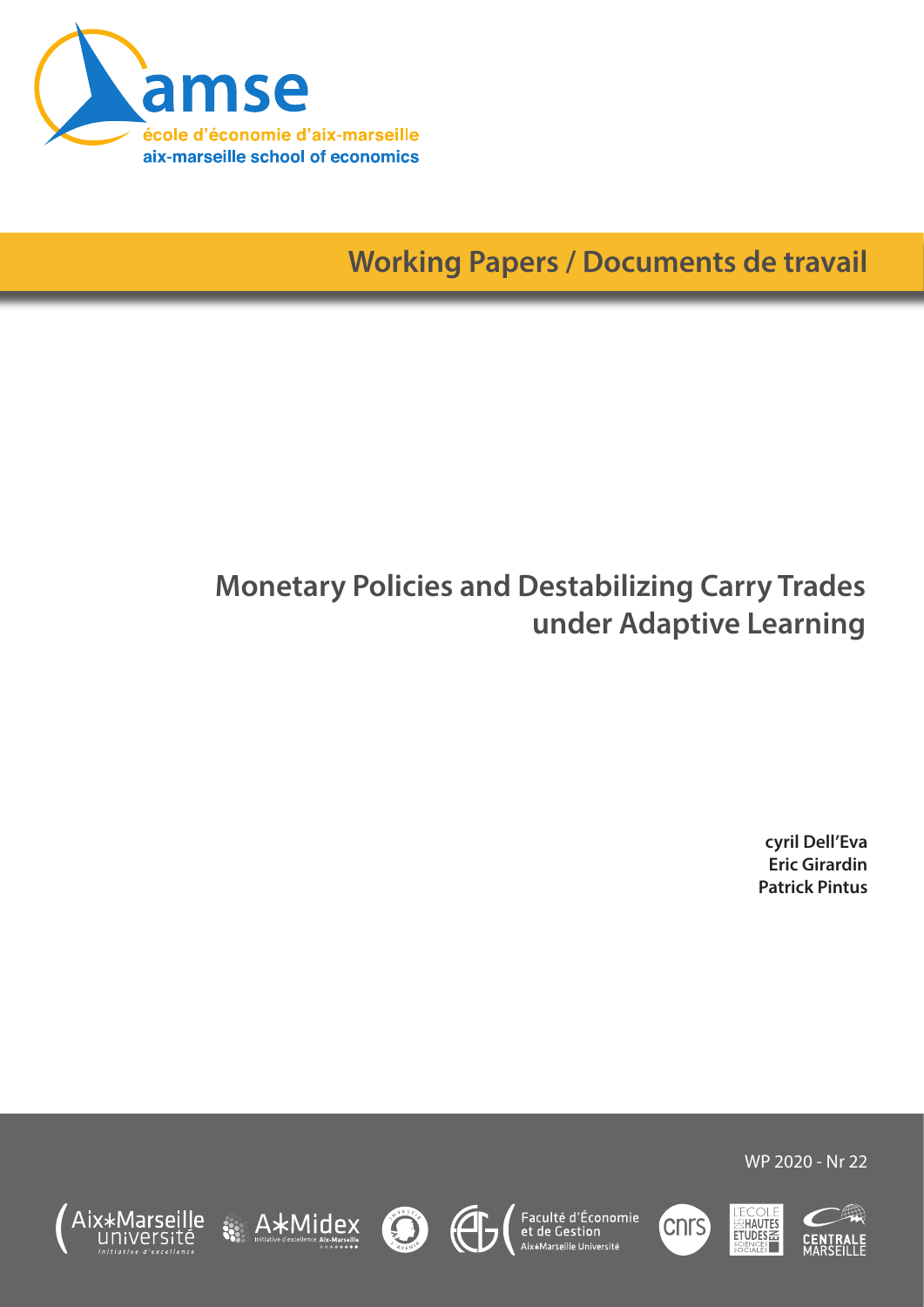# Monetary Policies and Destabilizing Carry Trades under Adaptive Learning<sup>1</sup>

Cyril Dell'Eva  $^{2a}$ , Eric Girardin<sup>b</sup> and Patrick Pintus<sup>c</sup>

<sup>a</sup>University of Pretoria

b cAix-Marseille Univ., CNRS, EHESS, Centrale Marseille, AMSE, Marseille, France

June 17, 2020

#### Abstract

This paper investigates how different monetary policy designs alter the effect of carry trades on a host small open economy. Capital inflows are expansionary, leading the central bank to raise the interest rate, increasing carry trades' returns, and generating further capital inflows (carry trades' vicious circle). This paper shows how monetary authorities can mitigate or suppress this vicious circle, when agents do not have full information about the central bank's objectives. The best way to deal with the destabilizing effect of carry trades is to target both inflation and capital inflows.

Index terms— Capital inflows, Carry trades, interest rate differential, Vicious circle, Inflation targeting

JEL classification: E44; E52; E58; F31; G15

<sup>&</sup>lt;sup>1</sup>This work was supported by French National Research Agency Grants ANR-17-EURE-0020. <sup>2</sup>Corresponding authors: Cyril Dell'Eva - cyril.dell'eva@gmail.com

Eric Girardin - eric.girardin@univ-amu.fr

Patrick Pintus - patrick.pintus@univ-amu.fr.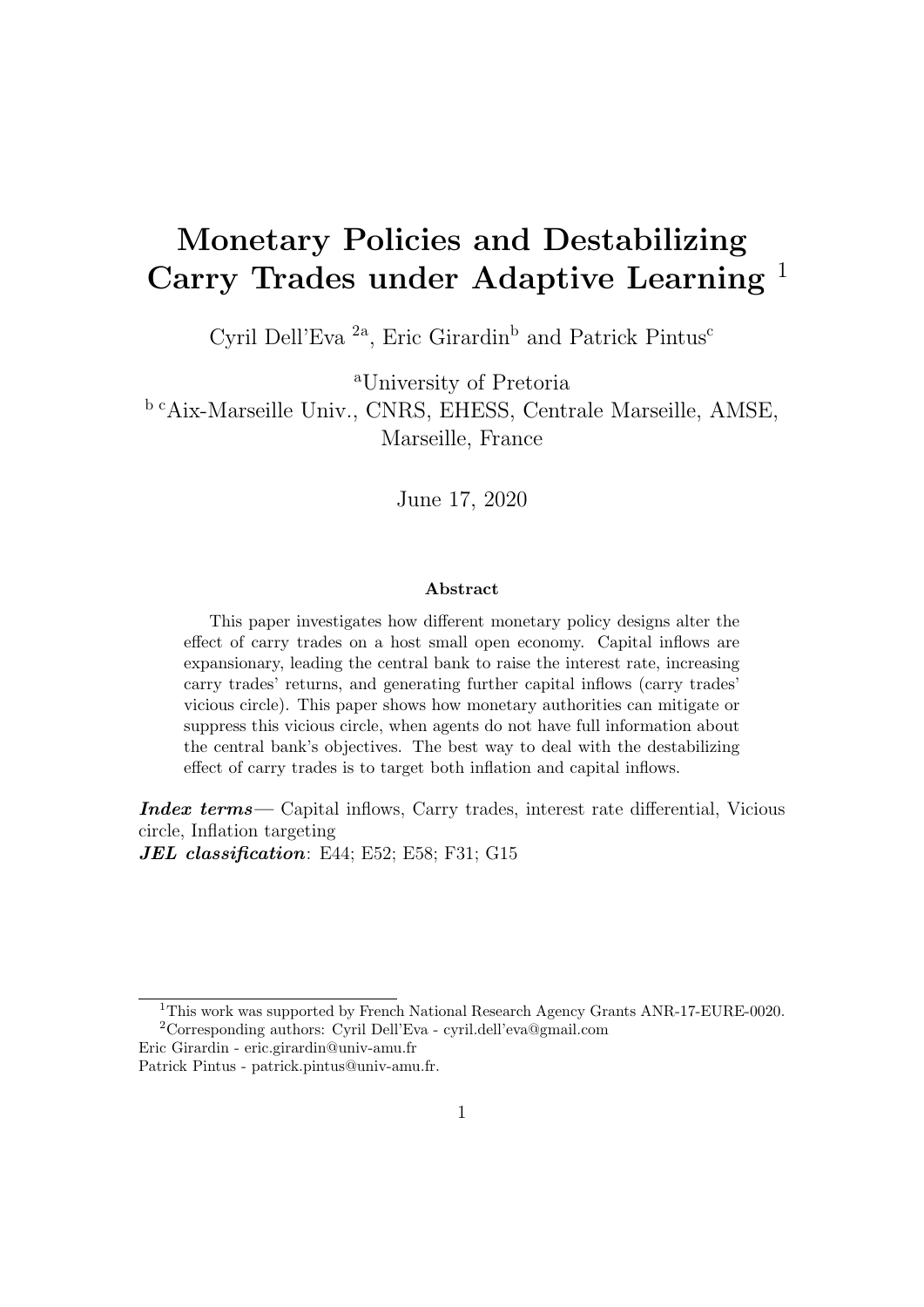## 1 Introduction

Massive quantitative easing in large economies in the wake of the global financial crisis triggered a big wave of capital exports from these countries. Therefore, controlling the potential destabilizing effects of capital inflows driven by interest differentials (so called carry trades) has become a major policy issue in Small Open Economies (SOE) targeting inflation.

In this paper, we argue that the aforementioned potential destabilizing effect of carry trades could be managed by central banks. We then use a New Keynesian model to simulate shocks (demand and supply) with different monetary policies. Thereafter, the Impulse Response Functions (IRF) depict the way a carry receiver is affected by shocks according to its policy choice. We go further by considering that the changing behavior of monetary authorities could alter agents' expectations (adaptive learning) and the way shocks affect the whole economy. Overall, our analysis aims at displaying which monetary policy stabilizes a small open economy receiving carry trades.

It is worth noting that a consensus on either the stabilizing or destabilizing effect of carry trades has not been reached. On the one hand, part of the literature argues that such investments could stabilize an economy by helping Uncovered Interest Parity (UIP) to hold (see e.g. Kisgergely [\(2012\)](#page-32-0) and Felcser and Vonnák [\(2014\)](#page-32-1)). Burnside [\(2013\)](#page-31-0) regresses future exchange rate changes on the current interest differential between New-Zealand and the United-States. He first uses a simple interest differential model and extends it with risk factors. He shows that the model with risk performs better at forecasting future exchange rates (NZD/USD and NZD/JPY) in-sample. In addition, he highlights that changes in the Reserve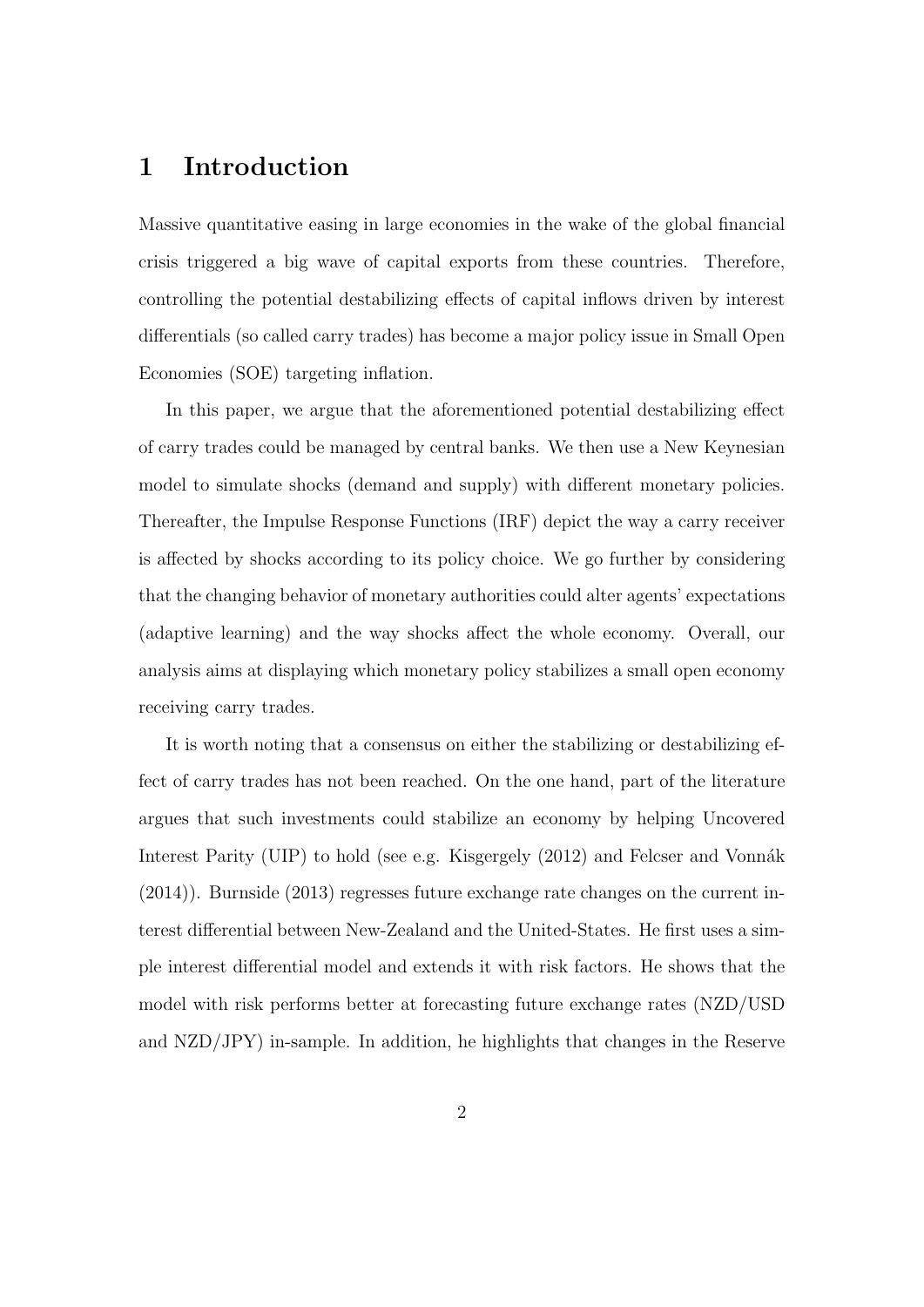Bank of New-Zealand's (RBNZ) Official Cash Rate are negatively correlated (from 1998 to 2007) with the expected rate of appreciation of the NZD, concluding that the RBNZ's response to capital inflows does not lead to further inflows. On the other hand, Jonsson [\(2009\)](#page-32-2) emphasizes that in Iceland, speculative capital inflows destabilized the economy. According to Jonsson [\(2009\)](#page-32-2), in SOEs, a central bank raising interest rate differentials during expansionary periods, in order to fight inflation, attracts foreign liquidity, leading to an exchange rate appreciation and an illusory wealth effect. The associated rise in carry trades' returns leads to further inflows, more inflation, and a further rise in domestic policy rates. Thus, the more there are carry trades, the more they are attractive (carry trades' vicious circle). In this paper, we focus on a way to mitigate such a vicious circle. In line with the destabilizing hypothesis, Agrippino and Rey [\(2013\)](#page-31-1) show that a higher interest differential between Australia and the United-States leads to an appreciation in the Australian Dollar (deviation from UIP induced by carry trades). Brunnermeier et al. [\(2009\)](#page-31-2) emphasize that carry trades' targeted currencies bear a crash risk since the exchange rate of a carry receiver appreciates gradually until there is a sudden depreciation (reversal of carry trades). This exchange rate behavior is known as going up by the stairs and down with the elevator.

Theoretically speaking, several authors reproduced and confirmed this exchange rate behavior induced by a risk of carry trades' reversal. By mean of a dynamic general equilibrium model, Bacchetta and Wincoop [\(2010\)](#page-31-3) show that infrequent portfolio decisions lead to a delayed impact of interest rate shocks on exchange rates. Importantly, their results link the destabilizing effect of carry trades to infrequent portfolio decisions. Farhi and Gabaix [\(2016\)](#page-32-3)'s microfounded exchange rate model reports that the higher the country risk, the higher the in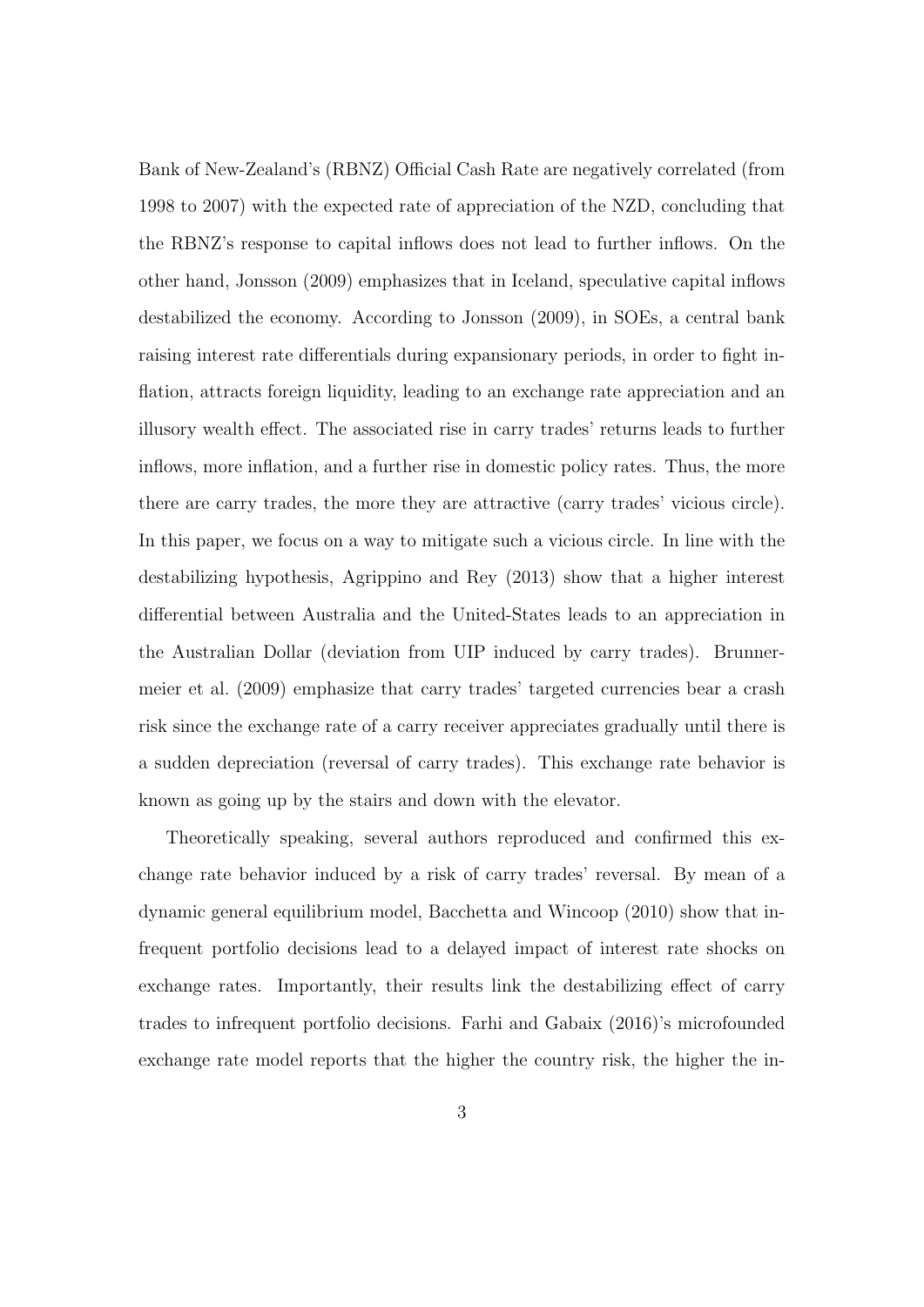terest rate because high risk countries present a high risk of depreciation in the eventuality of a disaster. Accordingly, financial intermediaries holding those currencies need a higher return for bearing this risk. In the same vein, Gabaix and Maggiori [\(2015\)](#page-32-4) propose a theoretical model in which the exchange rate is driven by financiers' (who intermediate trades on the Foreign Exchange market) risk bearing capacity. Their model, with three periods, illustrates well the exchange rate risk led by carry trades. The financier exploits the UIP failure by holding the high-interest-rate currency X and selling the low interest rate currency Y. In the first period, currency X is expected to appreciate because the financier is long (holds the risk). In the next period, given that the financier is short in currency Y, this same currency is expected to initially appreciate in order to depreciate later (the financier is short). Accordingly, the movements of the investment currency validate such expectations (Carry reversal). Hence, introducing financiers' risk bearing capacity allows these authors to reproduce the effect of a risk of reversal on the exchange rate. Plantin and Shin [\(2018\)](#page-32-5)'s model highlights the self-fulfilling character of carry investments and reproduces well their destabilizing effects. The theoretical models mentioned here give crucial insights concerning the channels through which carry trades destabilize SOEs. While these papers identify correctly the disease they do not provide any cure, since they do not focus on a way to manage such destabilizing effects. Our model, which also reproduces the destabilizing effects of carry trades in SOEs targeting inflation, proposes a way to dampen them.

Besides these stability issues, carry-trade strategies are widely investigated in macroeconomics and involve investments which seem less risky than usual financial operations. Burnside et al. [\(2006\)](#page-31-4) showed that in the US the Sharpe ratio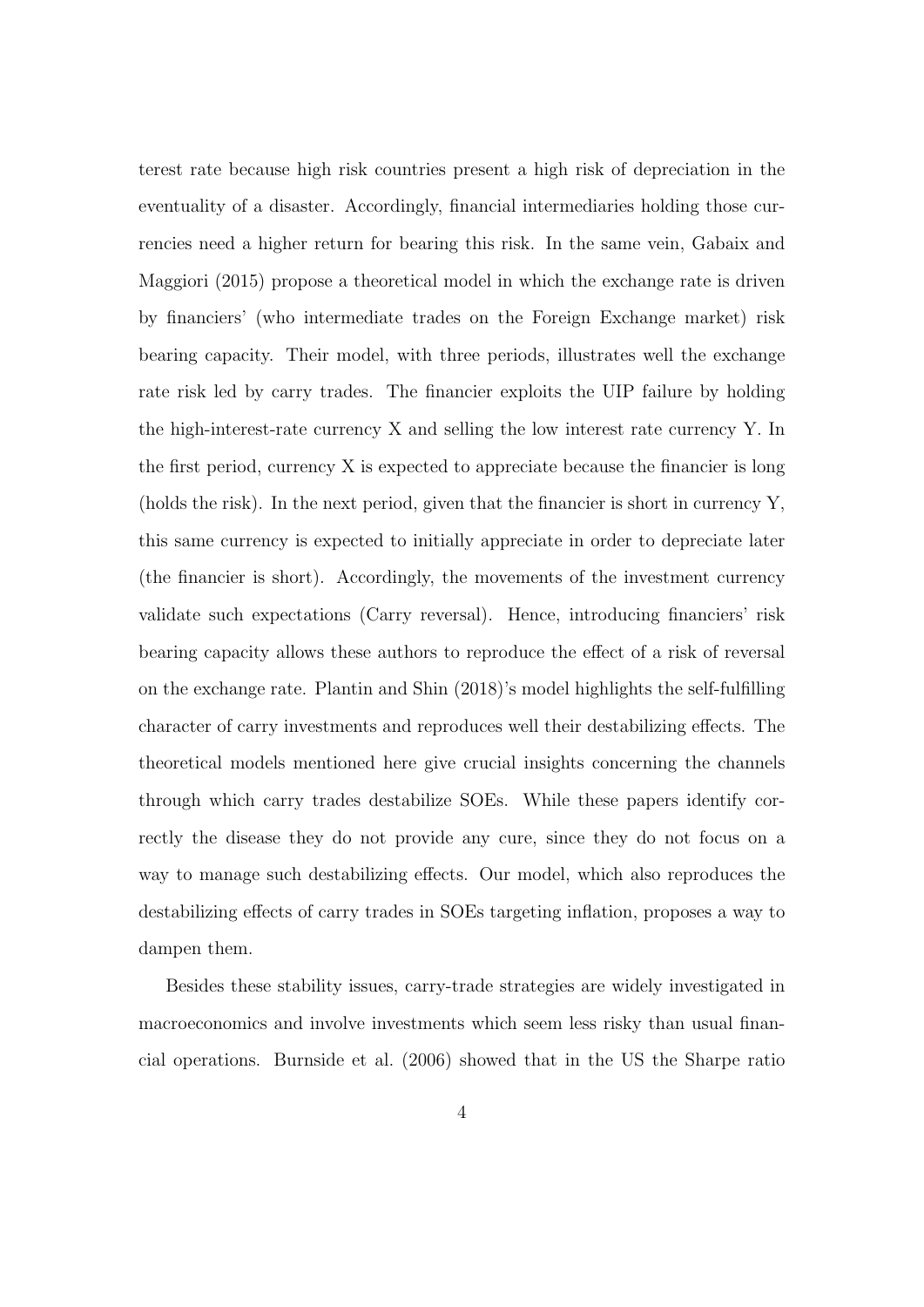associated with carry trades is higher than the Sharpe ratio of the US stock market, reflecting a better risk-adjusted performance. Such investments are profitable only if the UIP does not hold and their risk lies on exchange rate changes. An appreciation of the currency of the targeted country will raise the return of carry trades above the interest differential, playing against UIP. It is well known since Fama [\(1984\)](#page-32-6) that UIP does not hold in the short run. Since then, several papers have also reported a  $\beta$  smaller than 1 in the Fama regression of current exchange rate returns on the interest differential, rejecting UIP (see among others Burnside et al. [\(2009\)](#page-31-5)). Going further, Breedon et al. [\(2016\)](#page-31-6) show that more than half of the forward bias is explained by order flow for the USD/EUR and USD/JPY. This finding clearly highlights that positions in the FX market (and carry trades) could explain part of the UIP failure.

The failure of UIP is linked to investors' behavior in the sense that if they are risk neutral UIP should hold. Thus, agents' behavior appears to be an important feature of carry investments. Besides, carry trades' returns are directly linked to monetary policies which determine the interest differential. Relaxing the rational expectation hypothesis and using the interest differential (thanks to a Taylortype rule) Lansing and Ma [\(2017\)](#page-32-7) are able to reproduce the forward premium anomaly. In addition, many authors as Bullard and Mitra [\(2002\)](#page-31-7), Evans and Honkapohja [\(2006\)](#page-32-8), Evans and Honkapohja [\(2003\)](#page-31-8) as well as Orphanides and Williams [\(2005\)](#page-32-9), have shown, in the presence of adaptive learning, that agents' beliefs condition the nature and magnitude of the effects of monetary policy on the economy. Therefore, such a channel implies that agents' beliefs could amplify the (de)stabilizing character of carry trades. Hence, it appears essential to consider how monetary policy affects the economy when agents do not know how the central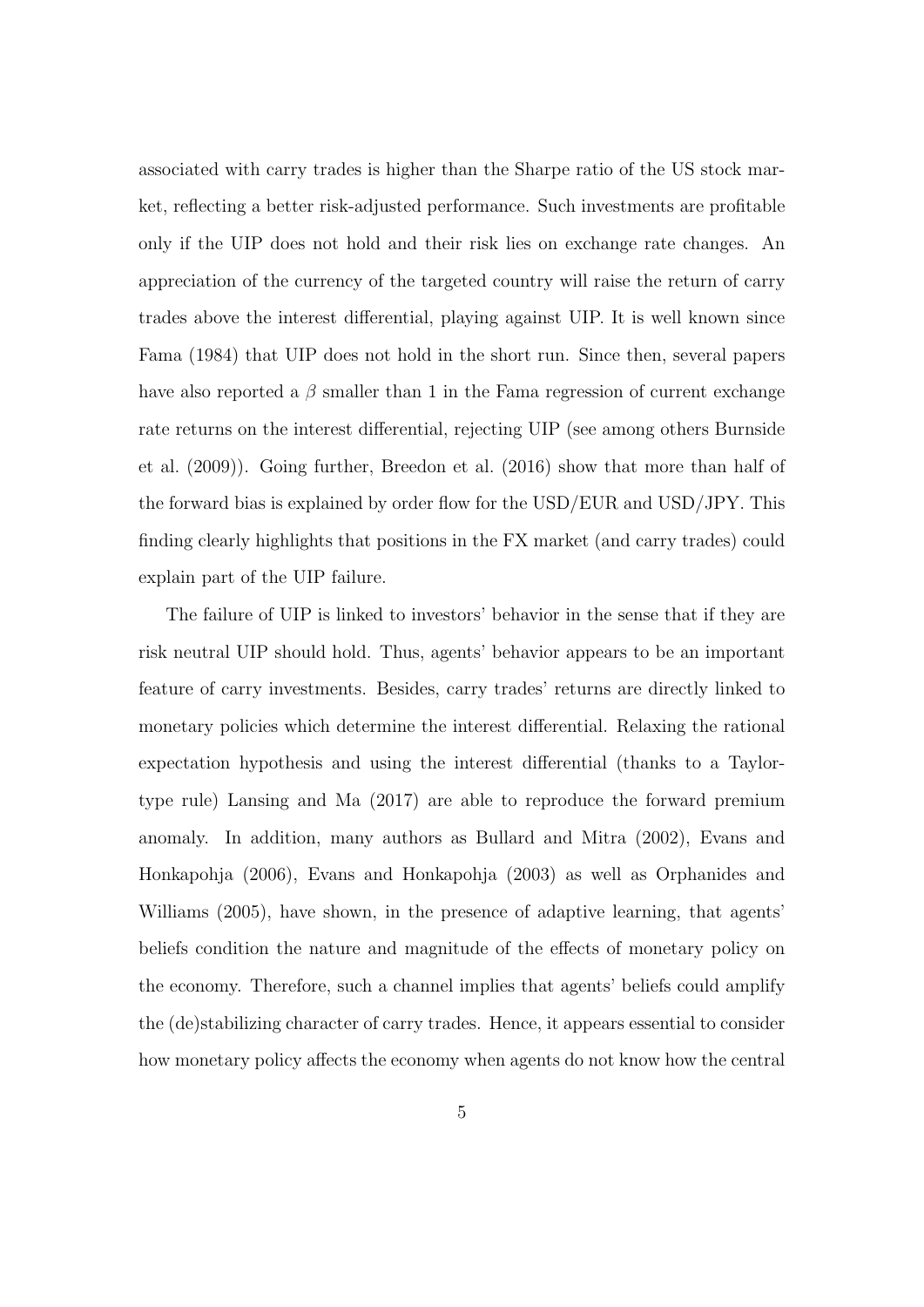bank implements its monetary policy.

Our results imply that two monetary policy designs are better able than strict inflation targeting to reduce the destabilizing effects of carry trades. On the one hand, the carry trades' vicious circle is hampered by a discretionary flexible inflation-output targeting policy in which the central bank announces the long run targets (this is the "second best" framework). On the other hand, the "firstbest" policy is a flexible inflation-capital-inflows targeting policy under discretion, with a central bank announcement of its long run targets.

The contributions of this paper are threefold. First, in our knowledge we are the first to model the destabilizing effect of carry trades described in Jonsson [\(2009\)](#page-32-2) in a pure forward looking model by relaxing the rational expectation hypothesis. Second, we consider that the central bank is able to control capital inflows by substituting the output target by a capital-flows target in a loss function à la Clarida et al. [\(1999\)](#page-31-9). Lastly, we show (and model) how central banks can mitigate the destabilizing effects of carry trades.

The rest of the paper is laid out as follows. Section 2 presents the model. In section 3, we introduce adaptive learning. Section 4 is devoted to the calibration of the model. Section 5 and 6 present the results with rational and non rational agents respectively. Section 7 concludes.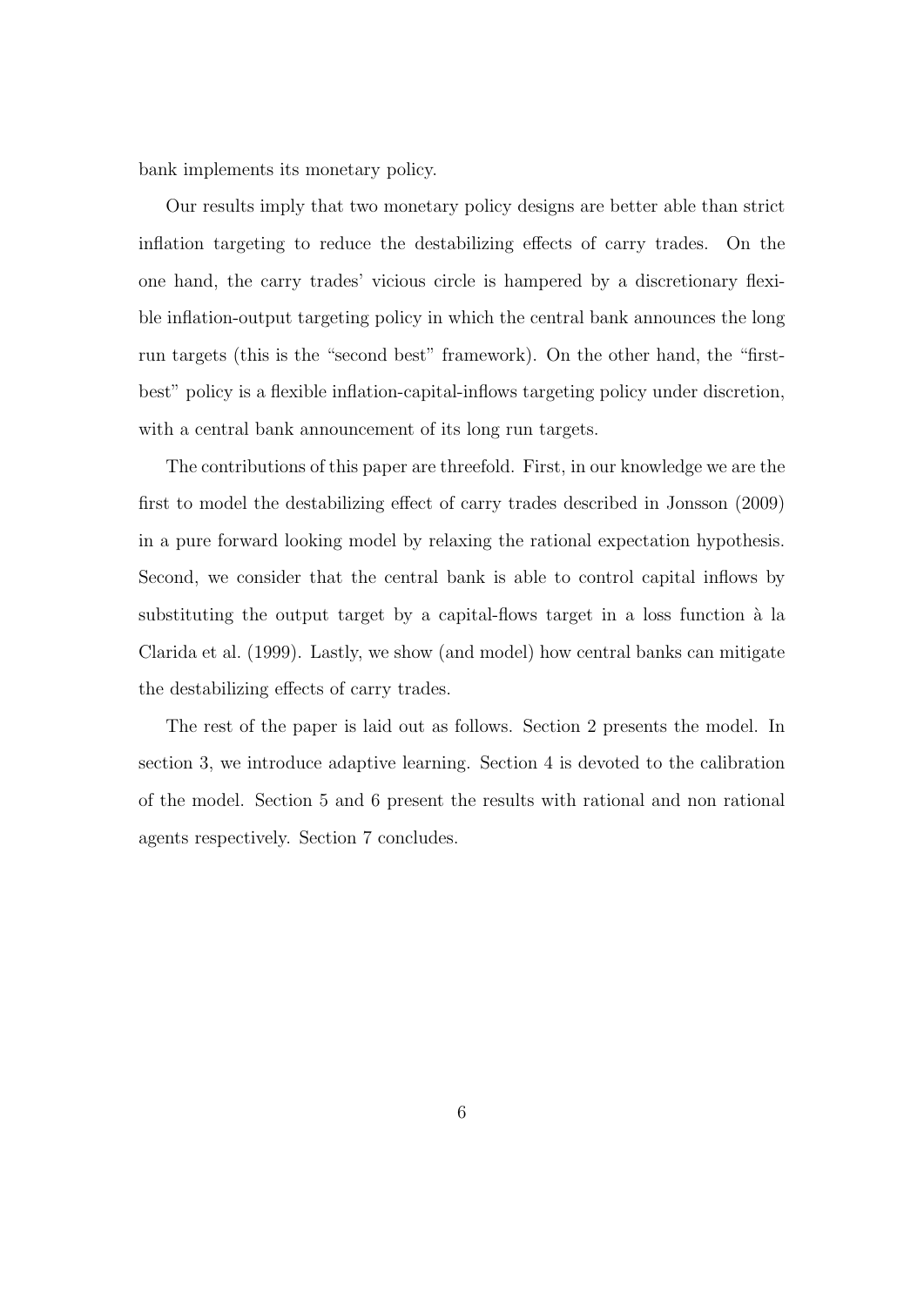### 2 The model

#### 2.1 The exchange rate

Carry trades are associated with a strategy of borrowing an amount of a lowyield currency and investing it in a high-yield currency. Uncovered Interest Parity (UIP) states that the low/high return currency tends to appreciate/depreciate:  $(1 + r_t) = (1 + r_t^*) \frac{E_t s_{t+1}}{s_t}$  $\frac{s_{t+1}}{s_t}$ , with  $r_t$  and  $r_t^*$  the domestic and foreign interest rate respectively and  $s_t$  and  $E_ts_{t+1}$  the current and expected exchange rates. Carry trades rely on the failure of the UIP condition in the short run (investors bet against UIP). An increase in the host country's interest rate increases the return of a carry trade which enhances capital inflows and appreciates the currency. Since Fama [\(1984\)](#page-32-6), many authors have investigated whether UIP holds empirically by estimating the following equation  $\Delta s_{t+K} = \alpha + \beta(r_t - r_t^*) + \epsilon_{t+k}$ , where  $\beta = 1$ if UIP holds. In the short run  $\beta$  is negative most of the time reflecting that an increase in the domestic interest rate appreciates the domestic currency. That is why we write a different equation from UIP which states that the high-return currency tends to appreciate:  $(1 + r_t^*) = (1 + r_t) \frac{E_t S_{t+1}}{S_t}$  $\frac{S_{t+1}}{S_t}$  in the short run. When the economy reaches its long run equilibrium, UIP holds and carry trades stop. Denoting  $F_t$  the forward rate and  $E_tS_{t+1}$ , the expected exchange rate, combining covered interest parity (CIP:  $(1 + r_t) = (1 + r_t^*) \frac{F_t}{S_t}$  $\frac{F_t}{S_t}$ ) and UIP, we have:

<span id="page-7-0"></span>
$$
F_t = E_t S_{t+1}.\tag{1}
$$

We now relax the CIP condition. Inserting the parameter  $\delta$  (similarly to Chakraborty and Evans [\(2008\)](#page-31-10)) in Equation [\(1\)](#page-7-0), allows us to introduce the so-called exchange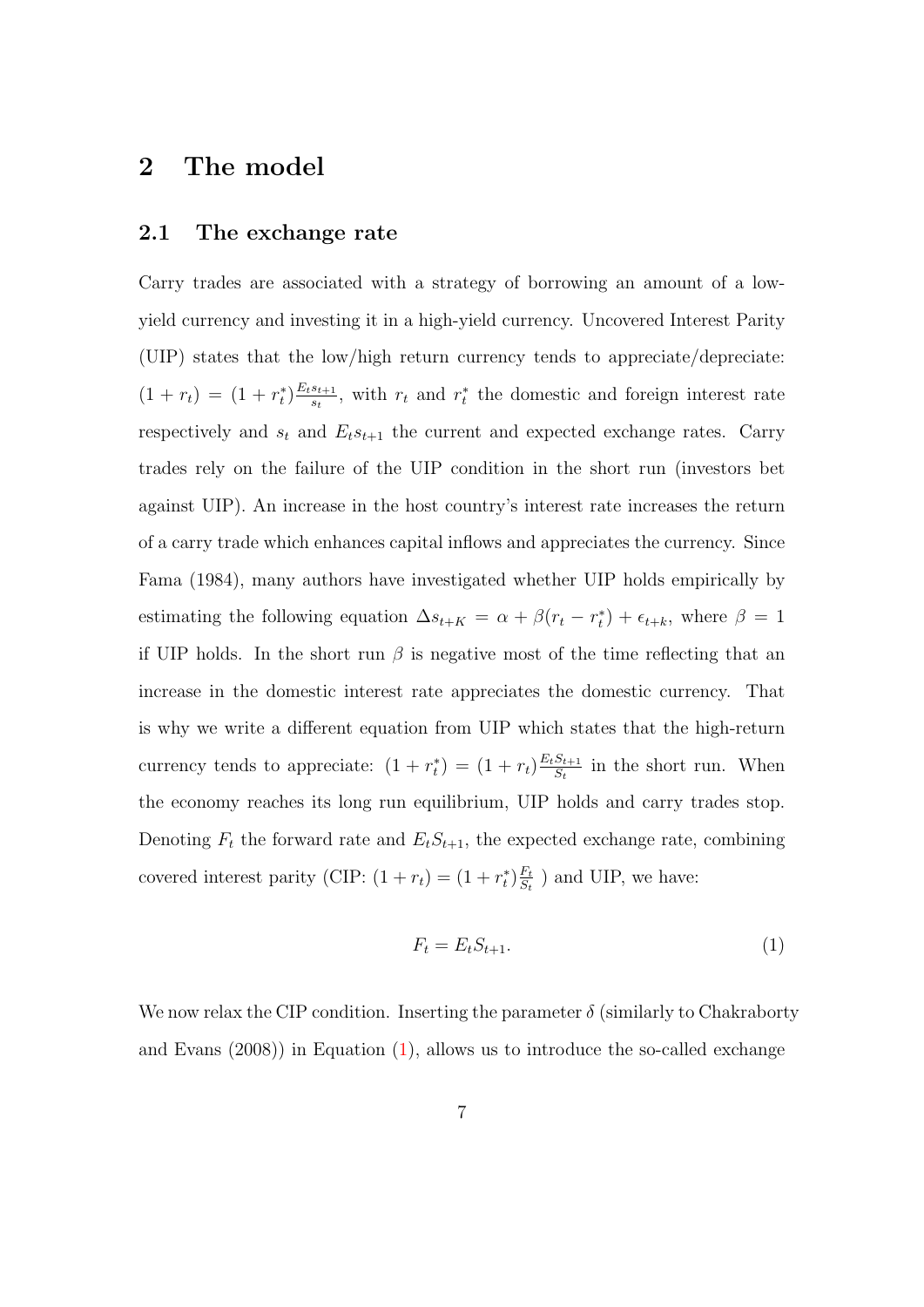rate biasedness, i.e. the fact that the forward rate is not a perfect predictor of the future exchange rate (Fama [\(1984\)](#page-32-6)). Equation [\(1\)](#page-7-0) becomes (in log):

<span id="page-8-1"></span>
$$
f_t = \delta E_t s_{t+1} + \omega_t,\tag{2}
$$

 $\omega_t$  is an AR(1) process driven by a shock which affects the exchange rate, with  $\omega_t = \eta_3 \omega_{t-1} + \tilde{\omega}_t$ .  $\tilde{\omega}_t$  is an i.i.d random variable with zero mean and variance  $\sigma_{\omega}^2$ . We rewrite the parity condition in  $log$  which gives:

<span id="page-8-2"></span>
$$
s_t = f_t + r_t - r_t^*,\tag{3}
$$

Given that the foreign country is assumed to be engaged in quantitative easing, the foreign interest rate is set to its zero lower bound<sup>[1](#page-8-0)</sup> ( $r^* = 0$ ). Making use of this assumption and Equations  $(2)$  and  $(3)$ , one obtains the following exchange rate equation:

<span id="page-8-3"></span>
$$
s_t = \delta E_t s_{t+1} + r_t + \omega_t.
$$
\n<sup>(4)</sup>

Equation [\(4\)](#page-8-3) shows that an expected exchange rate appreciation appreciates the current exchange rate. When agents expect an appreciation, they will buy the domestic currency, which will appreciate it at time  $t$ . By increasing the return of a carry trade, an increase in the interest rate appreciates the domestic currency.

<span id="page-8-0"></span><sup>1</sup>For simplicity, we include quantitative easing by assuming that the foreign interest rate is equal to zero. This assumption reflects well the zero lower bound reached by the foreign interest rate but does not account for the injection of liquidity. A model which includes the liquidity injection enhanced by QE would allow to analyze the impact of the increasing liquidity in the foreign country during QE. Our aim is to focus on the inflation targeting country, thus our assumption is not too strong concerning the impact of carry trades on the domestic economy.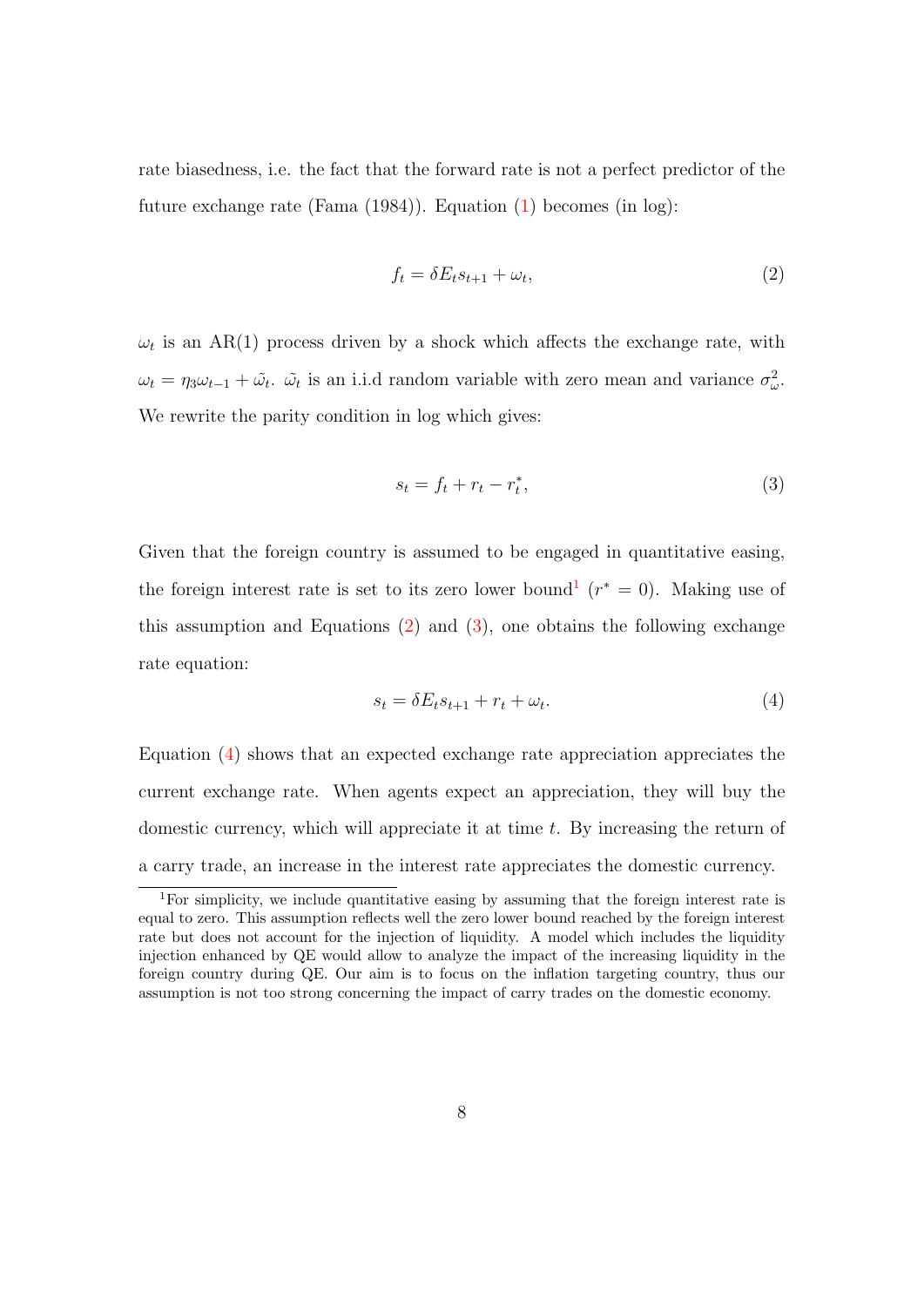### 2.2 Capital inflows

We introduce a friction in financial markets by assuming that investors are not able to rebalance their portfolio at each period. Then, similarly to Plantin and Shin [\(2018\)](#page-32-5), changes in capital inflows depend on the rate  $(\lambda)$  at which investors can rebalance their portfolio.  $\lambda \in ]0;1[$  is a constant, such that at each period there is a fraction of investors who are able to rebalance their portfolio. This assumption is realistic in the sense that carry traders use forward contracts in which the date at which the investor has to close her position is set in the future (in the meantime, she would not be able to close it). Expected changes in capital inflows also depend on the amount invested by investors who have had the opportunity to change their positions  $(c_t)$  and the amount invested in domestic currency at time t, denoted  $n_t$ , which can be interpreted as current capital inflows.

$$
E_t n_{t+1} - n_t = \lambda (c_t - n_t) + z_t,
$$
\n(5)

 $z_t$  is an AR(1) process of the form:  $z_t = \eta_4 z_{t-1} + \tilde{z}_t$  affecting capital inflows. Where,  $\tilde{z}_t$  is an i.i.d random variable with zero mean and variance  $\sigma_z^2$ . It is worth noting that the amount invested by carry traders who have rebalanced their portfolio is linked to the return of a carry trade and depends positively on the host country's expected interest rate and expected changes in the exchange rate ( $R_t = E_t r_{t+1}$ )+  $E_ts_{t+1}-s_t$ ). We then have:

<span id="page-9-0"></span>
$$
c_t = \tau E_t r_{t+1} + \mu (E_t s_{t+1} - s_t).
$$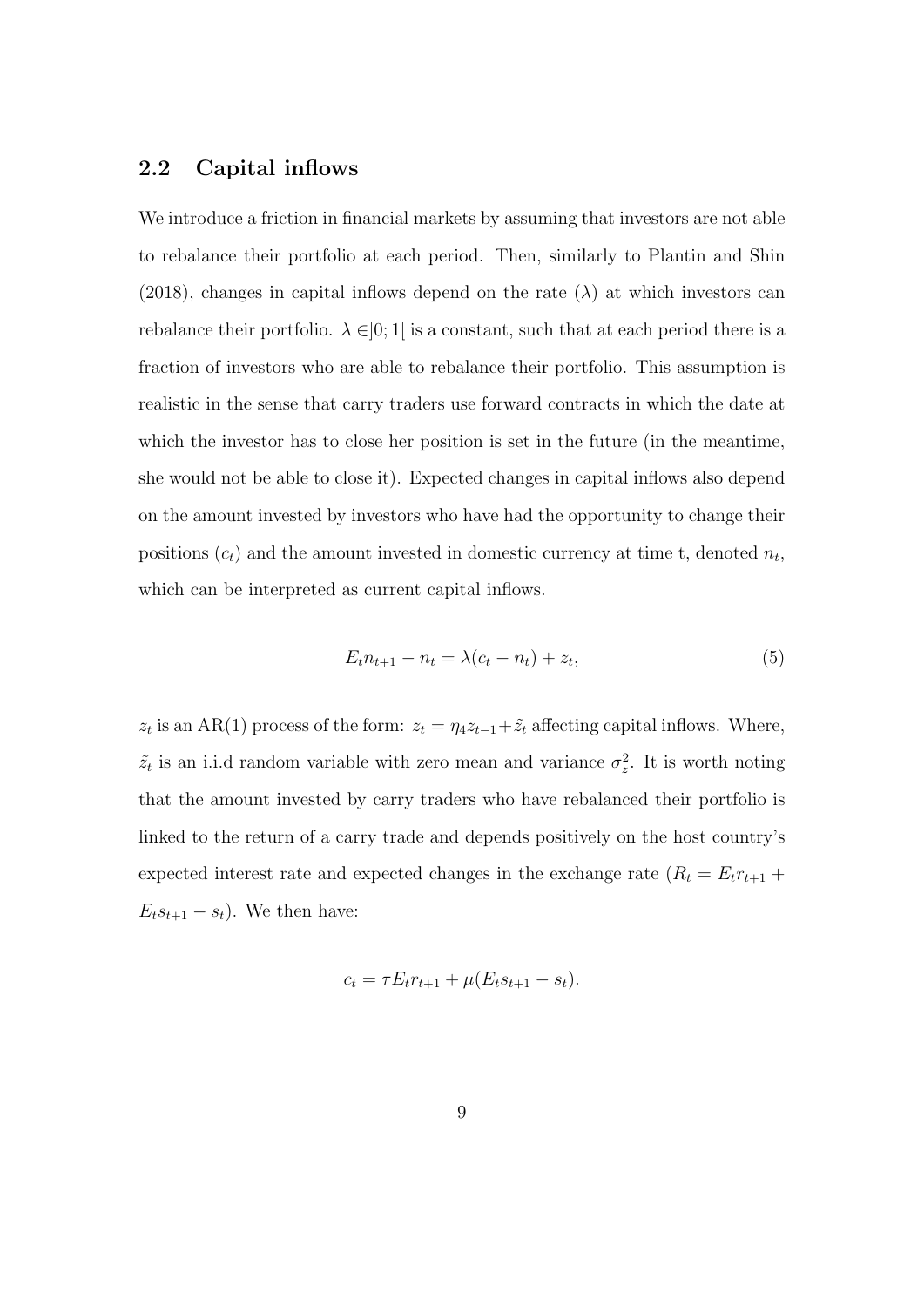If one considers any financial asset, investors do not grant the same weight to the risk and return of their investment. The parameters  $\tau$  and  $\mu$  introduce such a behavior in our model. Even more important, risk averse agents grant more weight to the risk than to the return of their investments. The risk of a carry trade lies in exchange rate changes. Then considering  $\mu > \tau$  introduces risk averse agents in our model in the sense that they grant a larger weight to the risk (exchange rate changes) than to the return (interest rate) of a currency investment. Then, the expression of capital inflows is:

$$
n_t = \sigma E_t n_{t+1} - \lambda \sigma \{ \tau E_t r_{t+1} + \mu (E_t s_{t+1} - s_t) \} + z_t,
$$
\n(6)

with  $\sigma = \frac{1}{1}$  $\frac{1}{1-\lambda}$ . The higher  $\lambda$ , the larger  $\sigma$ . Therefore, the more investors are able to rebalance their position, the higher the impact of the other variables on capital flows. In other words, a higher  $\lambda$ , by increasing the volume of positions, raises the impact of macroeconomic variables on capital inflows. Equation  $(6)$  depicts an opposite effect of the current and expected interest rates on capital inflows. On the one hand, we observe a negative effect of  $\lambda \sigma(\tau E_t r_{t+1} + \mu E_t s_{t+1})$  which is linked to the risk of a carry trade reversal. In other words, long positions on the domestic currency increase with  $(\tau E_t r_{t+1} + \mu E_t s_{t+1})$ . Given that agents are risk averse, the higher the amount of long positions, the higher the risk of a reversal (investors expect short positions), the lower capital inflows at time  $t$ . On the other hand, a higher current interest rate appreciates the domestic currency which generates further capital inflows.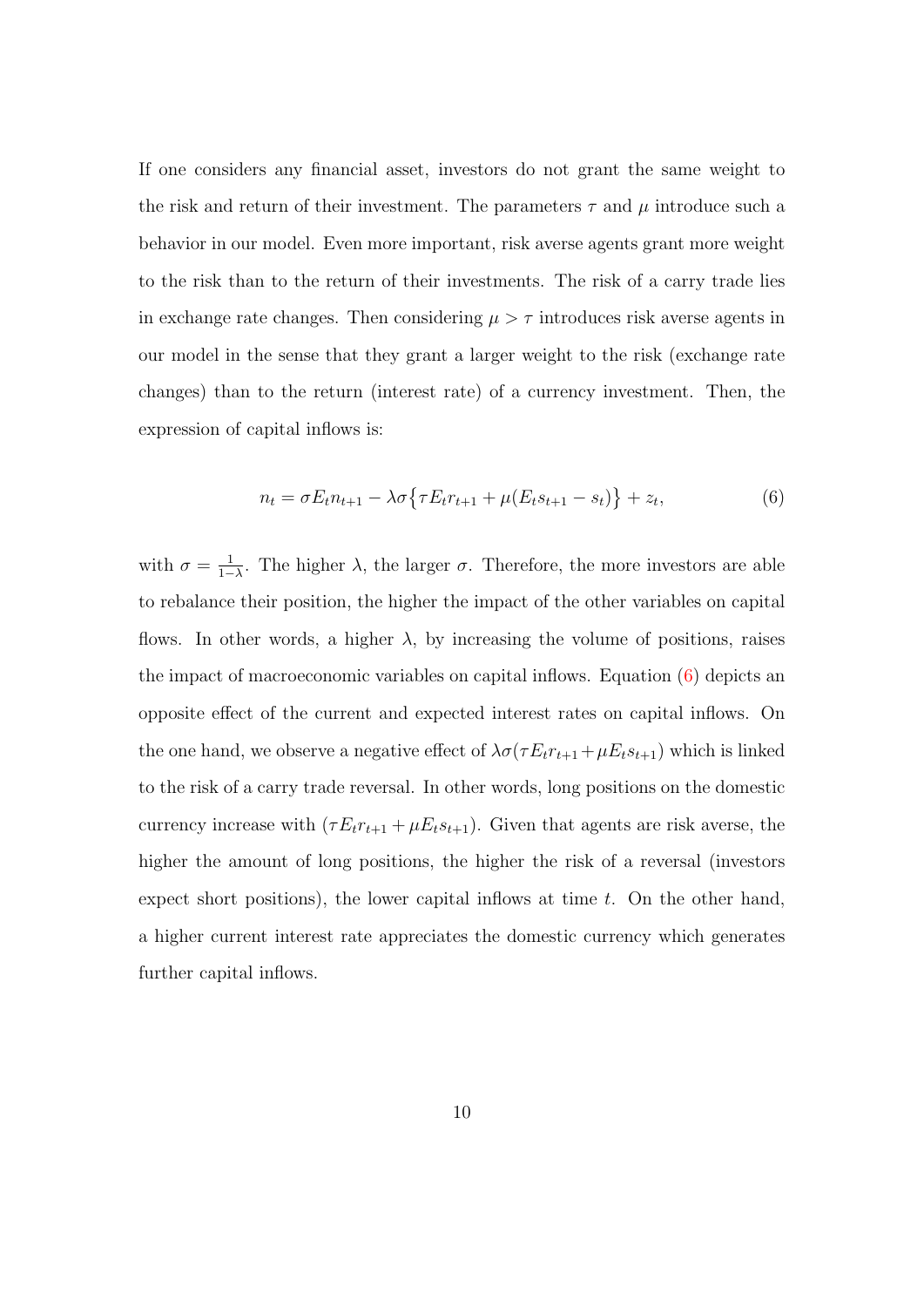### 2.3 The monetary policies

The strict inflation targeting policy is used as a benchmark. Then, we introduce two extensions of our benchmark to flexible inflation targeting. On the one hand, monetary authorities can act in a standard way, adding an output gap target. On the other, they can have both an inflation and a capital inflows target. Depending on the monetary authorities' objectives, the central bank minimizes either the first or the second loss function below:

<span id="page-11-1"></span><span id="page-11-0"></span>
$$
min\frac{1}{2}E_t\left[\sum_{i=0}^{\infty}\beta^i[(\pi_{t+i}-\bar{\pi})^2+\alpha_y(y_{t+i}-\bar{y})^2]\right],
$$
\n(7)

$$
min\frac{1}{2}E_t\left[\sum_{i=0}^{\infty}\beta^i[(\pi_{t+i}-\bar{\pi})^2+\alpha_n(n_{t+i}-\bar{n})^2]\right].
$$
\n(8)

The central bank minimizes Equation [\(7\)](#page-11-0) when it implements a flexible inflationoutput targeting policy. Clarida et al. [\(1999\)](#page-31-9) have modeled this kind of policy both under discretion and commitment. Notice that  $\alpha_y = 0$  reflects a strict inflation targeting policy. In Equation  $(8)$ , the central bank implements a flexible inflationcapital inflows targeting policy.  $E_t \pi_{t+1}$  denotes expected inflation at time t for  $t+1$ ,  $E_t n_{t+1}$  expected capital inflows at time t for  $t + 1$ ,  $\bar{\pi}$  and  $\bar{n}$  are the targeted levels of inflation and capital inflows respectively. As suggested in the literature, the loss function implicitly takes 0 as the inflation target<sup>[2](#page-11-2)</sup> ( $\bar{\pi} = 0$ ). We also assume that the long run capital inflows' target is zero  $(\bar{n} = 0)$ , which means that the central bank aims at stabilizing the financial system. In other words, monetary authorities' want to suppress capital flows' volatility in the long run. In Equation [\(7\)](#page-11-0)  $E_t y_{t+1}$  is the expected output gap at time t for  $t+1$  and  $\bar{y}$  the targeted level

<span id="page-11-2"></span><sup>2</sup> Inflation is expressed as a percent deviation from trend.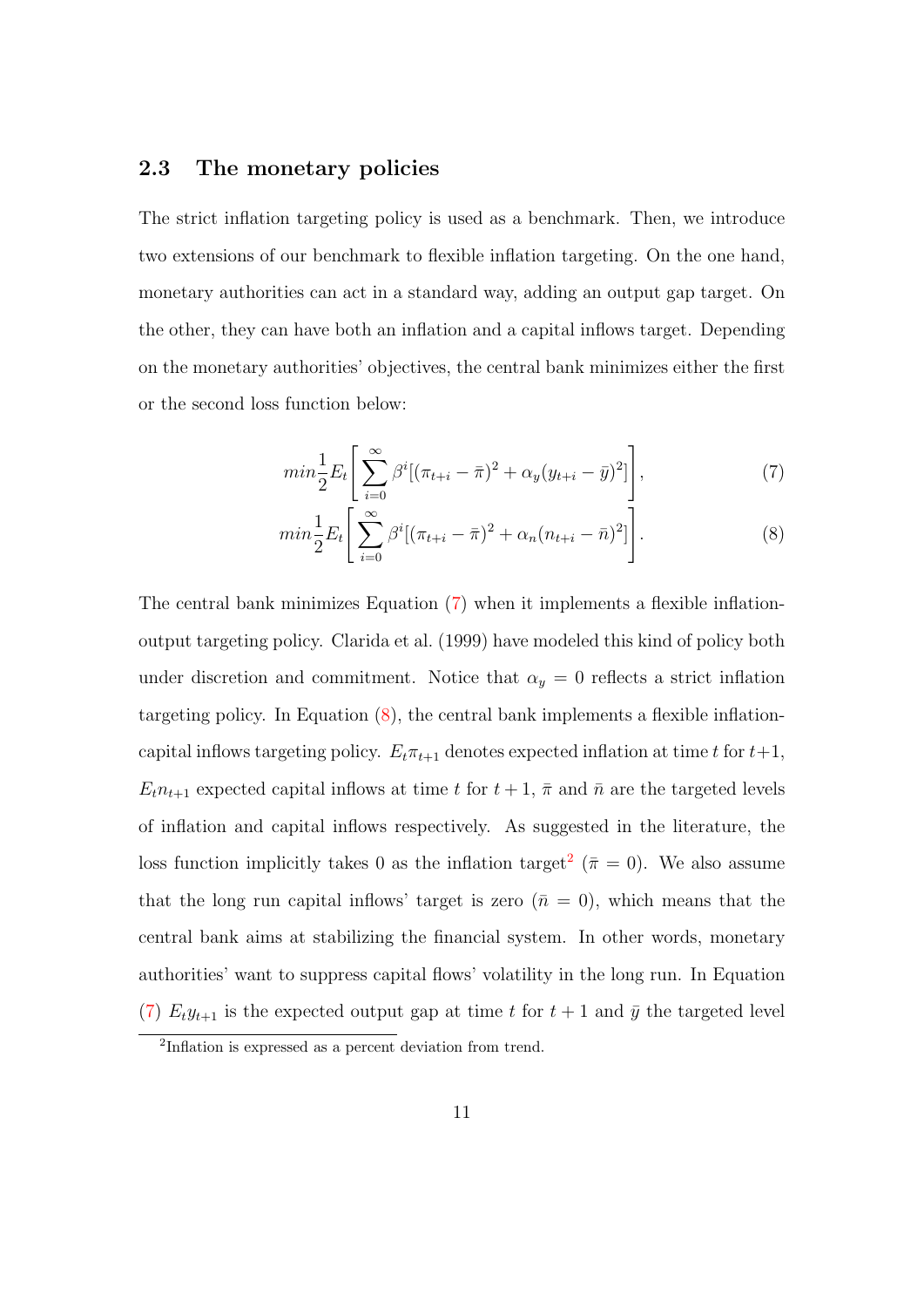of the output gap. The output gap is constructed as follow,  $y_t = x_t - o_t$  with  $x_t$  the current output and  $o_t$  potential output, both in log. Given that the loss function takes the potential output as the target,  $\bar{y} = 0$ . Notice that  $\alpha_y$  is the weight that the central bank grants to the output gap and  $\alpha_n$  the one devoted to capital inflows. The constraints for the minimization program are the output gap and inflation, which are expressed as follows:

<span id="page-12-1"></span><span id="page-12-0"></span>
$$
y_t = E_t y_{t+1} + v E_t n_{t+1} - \varphi (r_t - E_t \pi_{t+1}) + g_t, \tag{9}
$$

$$
\pi_t = \kappa y_t - \phi s_t + \beta E_t \pi_{t+1} + u_t. \tag{10}
$$

In Equation [\(9\)](#page-12-0) expected capital inflows  $(E_t n_{t+1})$  enhance growth. Such an assumption is in line with Jonsson [\(2009\)](#page-32-2) in the sense that capital inflows are expansionary by allowing agents to borrow cheap and lend more expensively. Such a relation is present when the expected exchange rate appreciates. Notice that  $g_t$ and  $u_t$  represent shocks which increase the output gap and inflation respectively, they both follow an  $AR(1)$  process. In Equation [\(10\)](#page-12-1) an appreciation of the domestic currency reduces inflation. We are now able to minimize Equations [\(7\)](#page-11-0) and [\(8\)](#page-11-1) and investigate how different monetary policies' setting alter the economy.

First, we investigate our benchmark which is a strict inflation targeting policy and the central bank only minimizes the deviation of inflation from its target  $(\alpha_y = \alpha_n = 0$  in Equations [\(7\)](#page-11-0) and [\(8\)](#page-11-1)). Thereafter, we consider that the central bank also has an output objective. Hence, the central bank minimizes the deviation of both inflation and output from their target (the central bank minimizes Equation  $(7)$ ). Finally, the central bank targets capital inflows' and minimizes Equation [\(8\)](#page-11-1).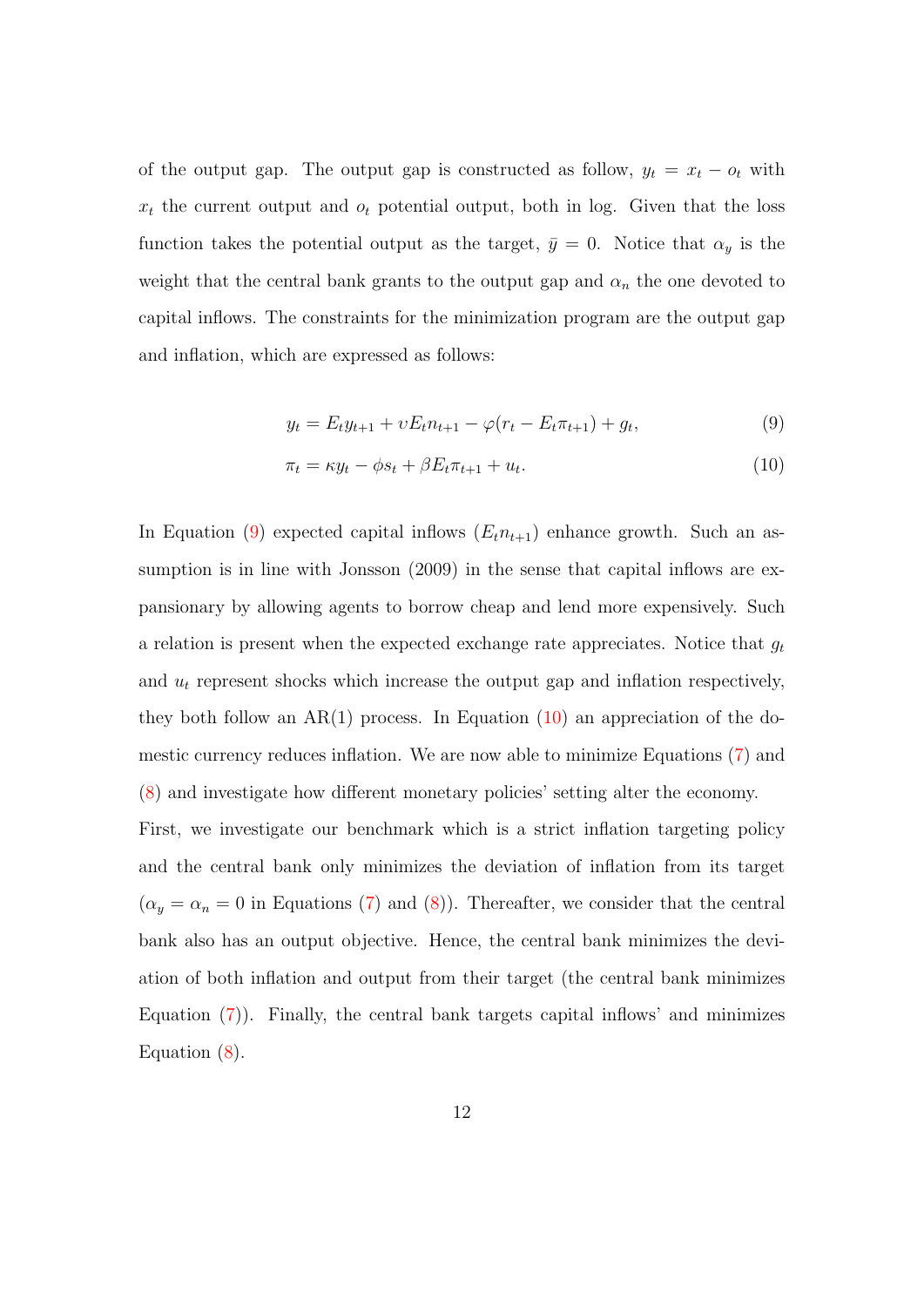#### 2.3.1 Strict inflation targeting

Inserting the first-order condition  $E_t \pi_{t+i} = \bar{\pi}$  into Equation [\(10\)](#page-12-1) gives the central bank reaction function:

<span id="page-13-0"></span>
$$
r_t = \gamma_y E_t y_{t+1} + \gamma_\pi E_t \pi_{t+1} + \gamma_s E_t s_{t+1} + \gamma_n E_t n_{t+1} + \gamma_g g_t + \gamma_u u_t + \gamma_\omega \omega_t, \tag{11}
$$

with,

$$
\gamma_{\pi} = \psi(\beta + \kappa \varphi - 1); \qquad \gamma_{u} = \psi;
$$
  
\n
$$
\gamma_{n} = \varphi \kappa \upsilon; \qquad \gamma_{y} = \gamma_{g} = \psi \kappa;
$$
  
\n
$$
\gamma_{s} = \psi \phi \delta; \qquad \gamma_{\omega} = -\psi \phi;
$$
  
\n
$$
\psi = \frac{1}{\phi + \kappa \varphi}.
$$

Given that both the output gap and capital inflows are inflationary, after an increase in those two variables, the central bank raises the interest rate. A higher expected inflation leads the central bank to raise the interest rate to bring inflation back to its target. An expected appreciation in the domestic currency has two effects even if it raises the interest rate in the end. First, it decreases inflation, leading the central bank to reduce the interest rate. Secondly, the expected appreciation increases carry trades' expected return, attracting expansionary capital and raising inflation, leading to a hike in the interest rate.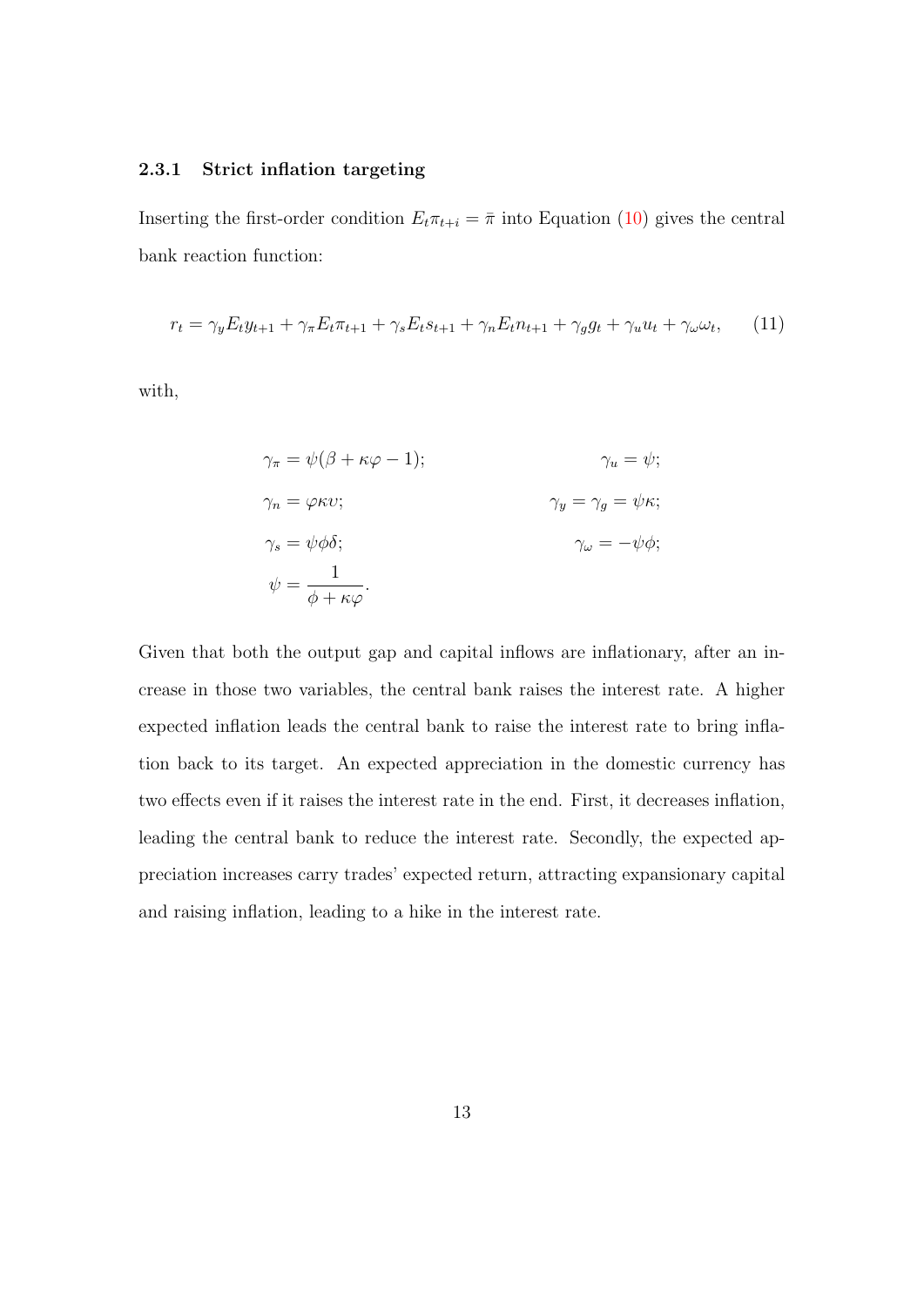#### 2.3.2 Flexible inflation-output targeting under discretion

The first order conditions are  $y_t = -\frac{\kappa}{\alpha}$  $\frac{\kappa}{\alpha_y} \pi_t$  and  $\pi_t = -\frac{\alpha_y}{\kappa}$  $\frac{\chi_y}{\kappa} y_t$ , and give the following reaction function:

<span id="page-14-0"></span>
$$
r_t = \gamma_\pi E_t \pi_{t+1} + \gamma_y E_t y_{t+1} + \gamma_s E_t s_{t+1} + \gamma_n E_t n_{t+1} + \gamma_g g_t + \gamma_u u_t + \gamma_\omega \omega_t, \tag{12}
$$

with,

$$
\gamma_{\pi} = (1 - \zeta) \left( 1 + \frac{\kappa \beta}{\varphi(\alpha_y + \kappa^2)} \right); \qquad \gamma_u = \frac{\kappa}{\varphi(\alpha_y + \kappa^2)} (1 - \zeta);
$$
  

$$
\gamma_n = \frac{\upsilon}{\varphi} (1 - \zeta); \qquad \gamma_y = \gamma_g = \frac{1}{\varphi} (1 - \zeta);
$$
  

$$
\gamma_s = -\zeta \delta;
$$
  

$$
\zeta = \frac{\phi \kappa}{\varphi(\alpha_y + \kappa^2) + \phi \kappa}.
$$

In this framework, the central bank reacts in two ways to higher expected inflation. The central bank increases the interest rate in order to keep inflation around its target. On the other hand, a higher inflation depreciates the domestic currency which reduces capital inflows, decreasing the output gap, and leading the central bank to cut the interest rate. An appreciation of the domestic currency diminishes inflation and the interest rate. The central bank reacts in two opposite ways after an increase in the output gap and capital inflows. Since inflation rises, the central bank raises the interest rate. However the appreciation reduces inflation leading the central bank to reduce the interest rate. In the end, the interest rate rises after an increase in the expected output gap and capital inflows.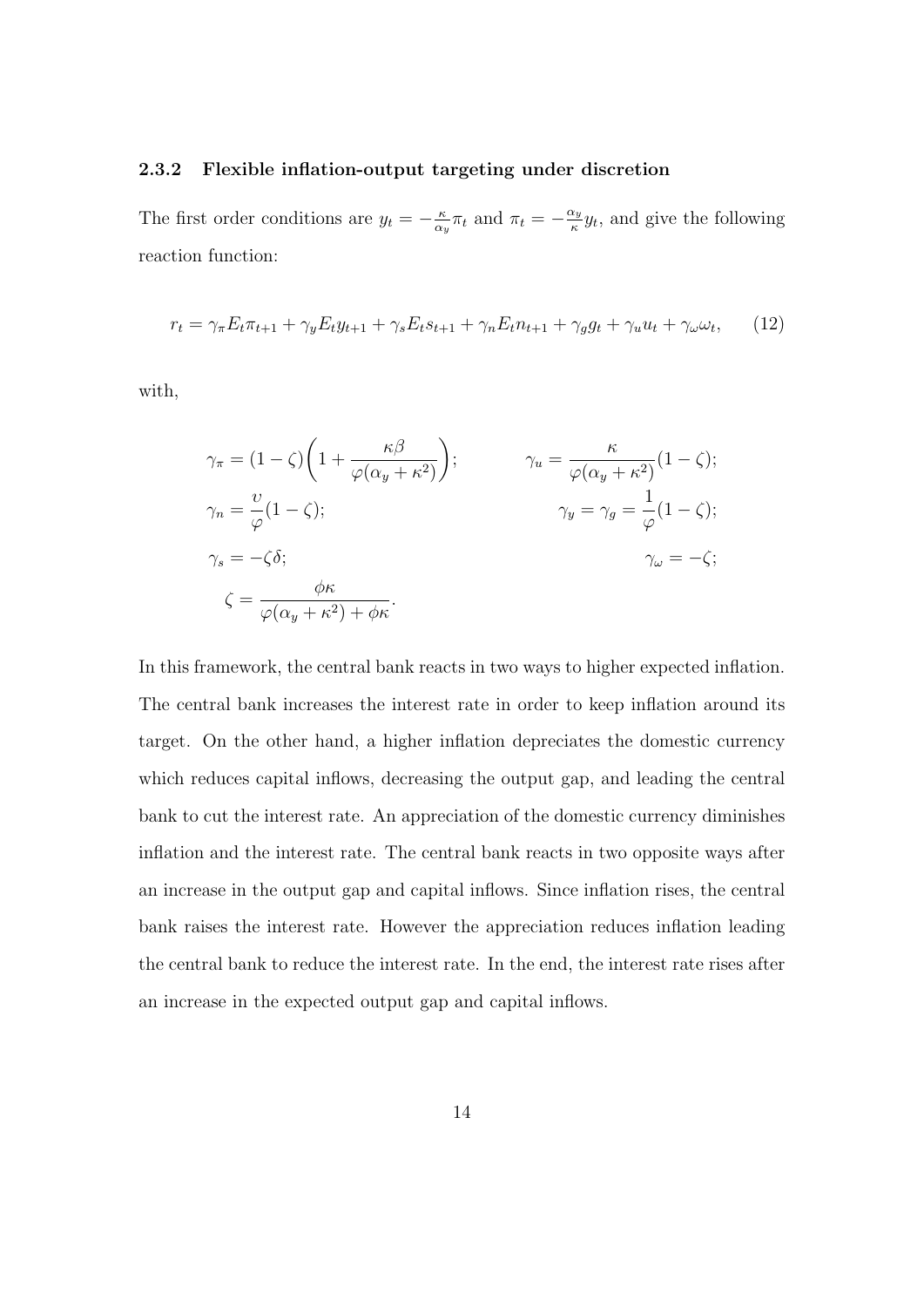#### 2.3.3 Flexible inflation-output targeting under commitment

Under commitment, the central bank announces the output gap target, so has to honor its past promises in order to remain credible. Hence, the lagged output gap  $(y_{t-1})$  is present in the reaction function. The first order conditions are  $y_t =$  $-\frac{\kappa}{\alpha}$  $\frac{\kappa}{\alpha_y} \pi_t + y_{t-1}$  and  $\pi_t = -\frac{\alpha_y}{\kappa}$  $\frac{x_y}{\kappa}(y_t - y_{t-1})$  leading to the following reaction function:

<span id="page-15-0"></span>
$$
r_t = \gamma_\pi E_t \pi_{t+1} + \gamma_y E_t y_{t+1} + \gamma_s E_t s_{t+1} + \gamma_n E_t n_{t+1} + \gamma_{y \log y} y_{t-1}
$$

$$
+ \gamma_g g_t + \gamma_u u_t + \gamma_\omega \omega_t.
$$
(13)

All the parameters in Equation [\(13\)](#page-15-0) are the same as in Equation [\(12\)](#page-14-0) except that the central bank also responds to the lagged output gap with the coefficient  $\gamma_{ylag} = (\zeta \iota - 1) \frac{\iota \alpha_y}{\varphi(\alpha_y + \kappa^2)}$ , where  $\iota = \frac{\phi \kappa}{\varphi(\alpha_y + \kappa^2)}$  $\frac{\phi \kappa}{\varphi(\alpha_y + \kappa^2)}$ . In such a context, to remain credible, the central bank responds to changes between the lagged and expected output gap. Therefore the higher the spread between expected and lagged output gap, the larger the increase in the interest rate after the shocks.

#### 2.3.4 Flexible inflation-capital inflows targeting under discretion

Monetary authorities target both capital inflows and inflation to reduce the vicious circle generated by carry trades. Accordingly, the central bank minimizes Equation  $(8)$  under the constraints  $(9)$  and  $(10)$ . The first order conditions resulting from this minimization program are  $n_t = \frac{\alpha_x}{\sigma}$  $\frac{\alpha_x}{\sigma} \pi_t$  and  $\pi_t = \frac{\sigma}{\alpha_s}$  $\frac{\sigma}{\alpha_x} n_t$ . Thereafter, we have to rewrite Equation [\(6\)](#page-9-0) in order to introduce the variable  $n_t$  in Equation [\(10\)](#page-12-1):

$$
s_t = \frac{1}{\lambda \sigma} n_t - \frac{1}{\lambda} E_t n_{t+1} + \tau E_t r_{t+1} + \mu E_t s_{t+1} - \frac{1}{\lambda \sigma} z_t.
$$
 (14)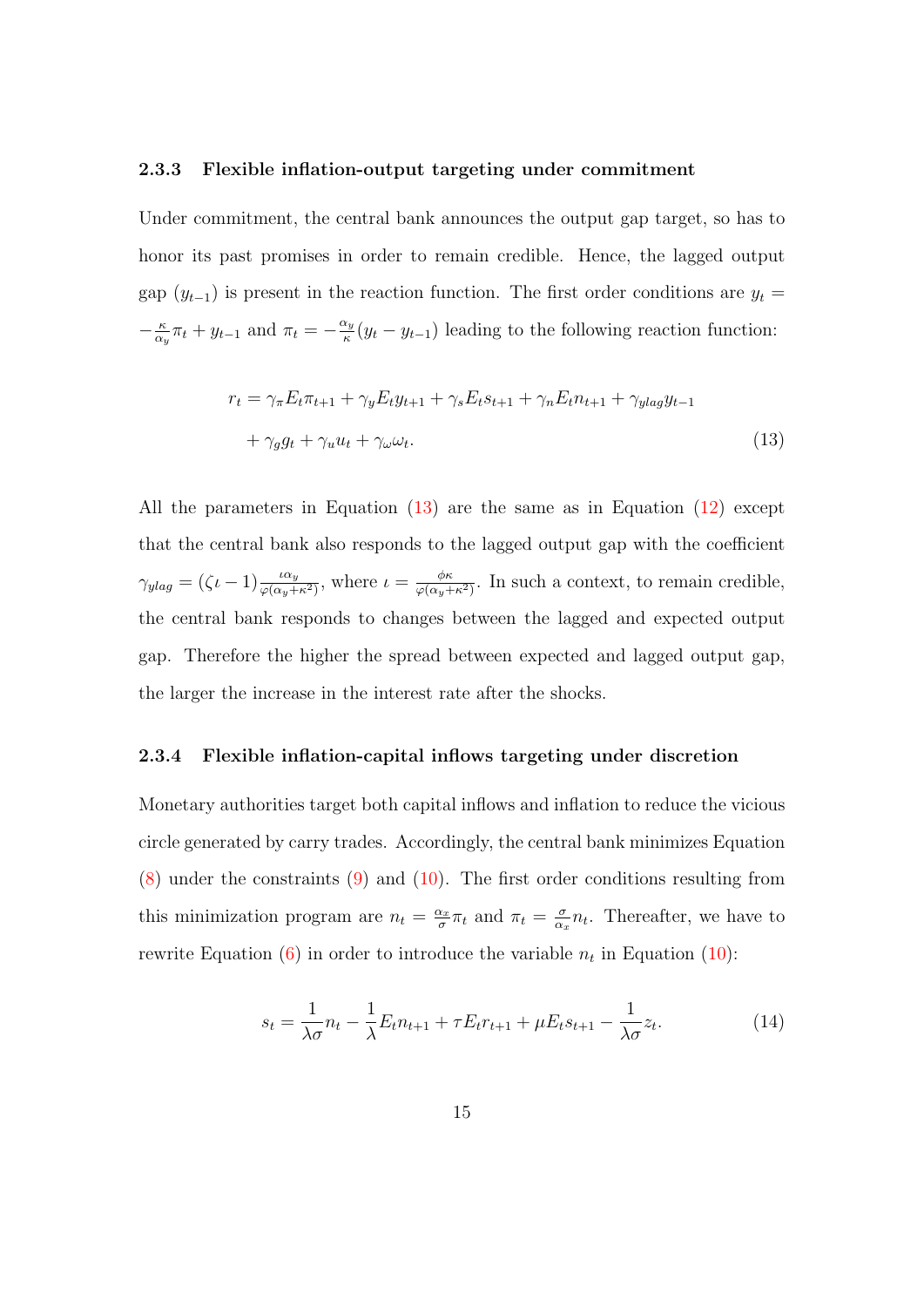Using the first order conditions, Equations  $(10)$  and  $(4)$ , one obtains monetary authorities' reaction function:

<span id="page-16-0"></span>
$$
r_{t} = \gamma_{y}' E_{t} y_{t+1} + \gamma_{\pi}' E_{t} \pi_{t+1} + \gamma_{s}' E_{t} s_{t+1} + \gamma_{n}' E_{t} n_{t+1} + \gamma_{r}' E_{t} r_{t+1} + \gamma_{g}' g_{t} + \gamma_{u}' u_{t} - \gamma_{\omega}' \omega_{t} - \chi z_{t},
$$
\n(15)

with

$$
\gamma'_{y} = \frac{\chi \alpha_{x} \kappa}{\sigma};
$$
\n
$$
\gamma'_{s} = \chi \left( \lambda \sigma \mu - \frac{\alpha_{x} \phi \delta}{\sigma} \right);
$$
\n
$$
\gamma'_{r} = \chi \left( \frac{\alpha_{x} \kappa \varphi + \beta \alpha_{x}}{\sigma} \right);
$$
\n
$$
\gamma'_{r} = \chi \sigma \tau;
$$
\n
$$
\gamma'_{u} = \frac{\chi \alpha_{x}}{\sigma};
$$
\n
$$
\gamma'_{u} = \frac{\chi \alpha_{x}}{\sigma};
$$
\n
$$
\gamma'_{\omega} = \chi \left( \frac{\phi \alpha_{x}}{\sigma} + \lambda \sigma \mu \right),
$$

and  $\chi = \frac{\sigma}{\sqrt{\sigma^2 + \alpha}}$  $\frac{\sigma}{\lambda \sigma^2 \mu + \alpha_x \kappa \varphi + \alpha_x \varphi}$ . In Equation [\(15\)](#page-16-0) both  $\gamma'_y$  and  $\gamma'_\pi$  are positive, which means that after an increase in both the output gap and inflation, the central bank raises the interest rate to reduce inflation. The central bank reacts in two opposite ways after an increase in capital inflows and an appreciation of the domestic currency. Expansionary capital inflows generate a rise in inflation leading monetary authorities to increase the interest rate. On the other side, an increase in capital inflows makes carry trades more attractive, leading the central bank to reduce the interest rate in order to minimize capital inflows' volatility (notice that the whole impact is negative). The central bank increases the interest rate after an expected appreciation of the domestic currency because the latter reduces capital inflows. On the other hand, given that an appreciation of the domestic currency reduces inflation,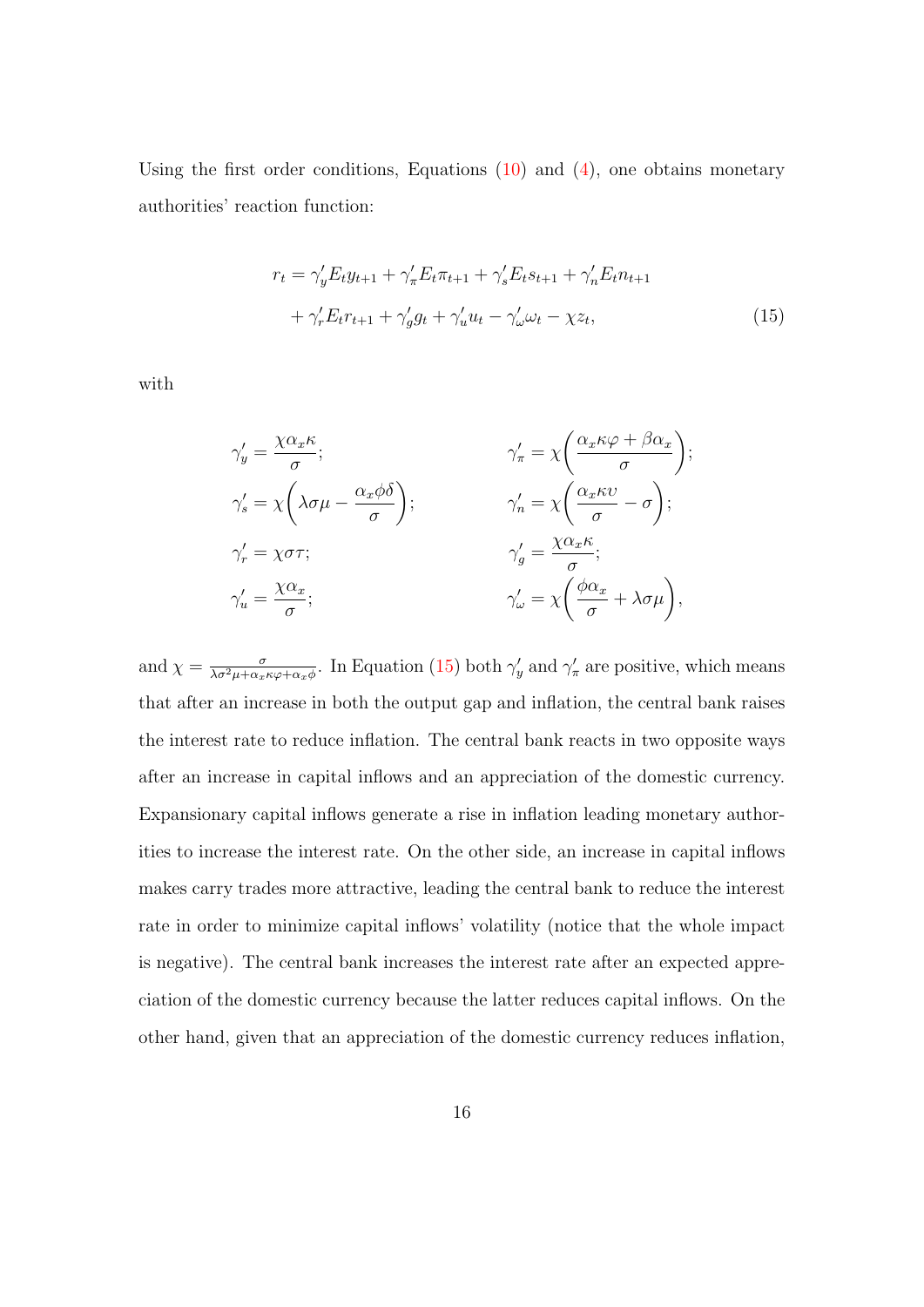the central bank lowers the interest rate not to deviate from the inflation target.

#### 2.3.5 Flexible inflation-capital inflows targeting under commitment

Under commitment the central bank announces its aim in terms of capital inflows' volatility. Thus, in order to be credible, monetary authorities have to honor their past promises. Using the same methodology as in the previous section, we obtain the following first order conditions:

<span id="page-17-1"></span><span id="page-17-0"></span>
$$
n_t = \frac{\alpha_x}{\sigma} \pi_t + n_{t-1},
$$
  

$$
\pi_t = \frac{\sigma}{\alpha_x} (n_t - n_{t-1}).
$$
 (16)

Using the first order conditions  $(16)$  and Equation  $(6)$ , we get the optimal capital inflows:

$$
n_{t} = \frac{\alpha_{x}\kappa}{\sigma}E_{t}y_{t+1} + \left(\frac{\alpha_{x}\kappa\varphi + \beta\alpha_{x}}{\sigma}\right)E_{t}\pi_{t+1} - \frac{\phi\delta\alpha_{x}}{\sigma}E_{t}s_{t+1} + \frac{\alpha_{x}\kappa\upsilon}{\sigma}E_{t}n_{t+1} - \frac{\alpha_{x}\kappa\varphi + \phi\alpha_{x}}{\sigma}r_{t} + n_{t-1} + \frac{\kappa\alpha_{x}}{\sigma}g_{t} + \frac{\alpha_{x}}{\sigma}u_{t} - \frac{\phi\alpha_{x}}{\sigma}\omega_{t}.
$$
\n(17)

The reaction function under commitment is obtained with Equations [\(6\)](#page-9-0) and [\(17\)](#page-17-1) and is as follows:

<span id="page-17-2"></span>
$$
r_{t} = \gamma_{y}' E_{t} y_{t+1} + \gamma_{\pi}' E_{t} \pi_{t+1} + \gamma_{s}' E_{t} s_{t+1} + \gamma_{n}' E_{t} n_{t+1} + \n\gamma_{r}' E_{t} r_{t+1} + \chi n_{t-1} + \gamma_{g}' g_{t} + \gamma_{u}' u_{t} - \gamma_{\omega}' \omega_{t} - \gamma_{z}' z_{t}.
$$
\n(18)

The novelty in Equation [\(18\)](#page-17-2) is the presence of lagged capital inflows. To remain credible the central bank responds to the deviation of expected from lagged capital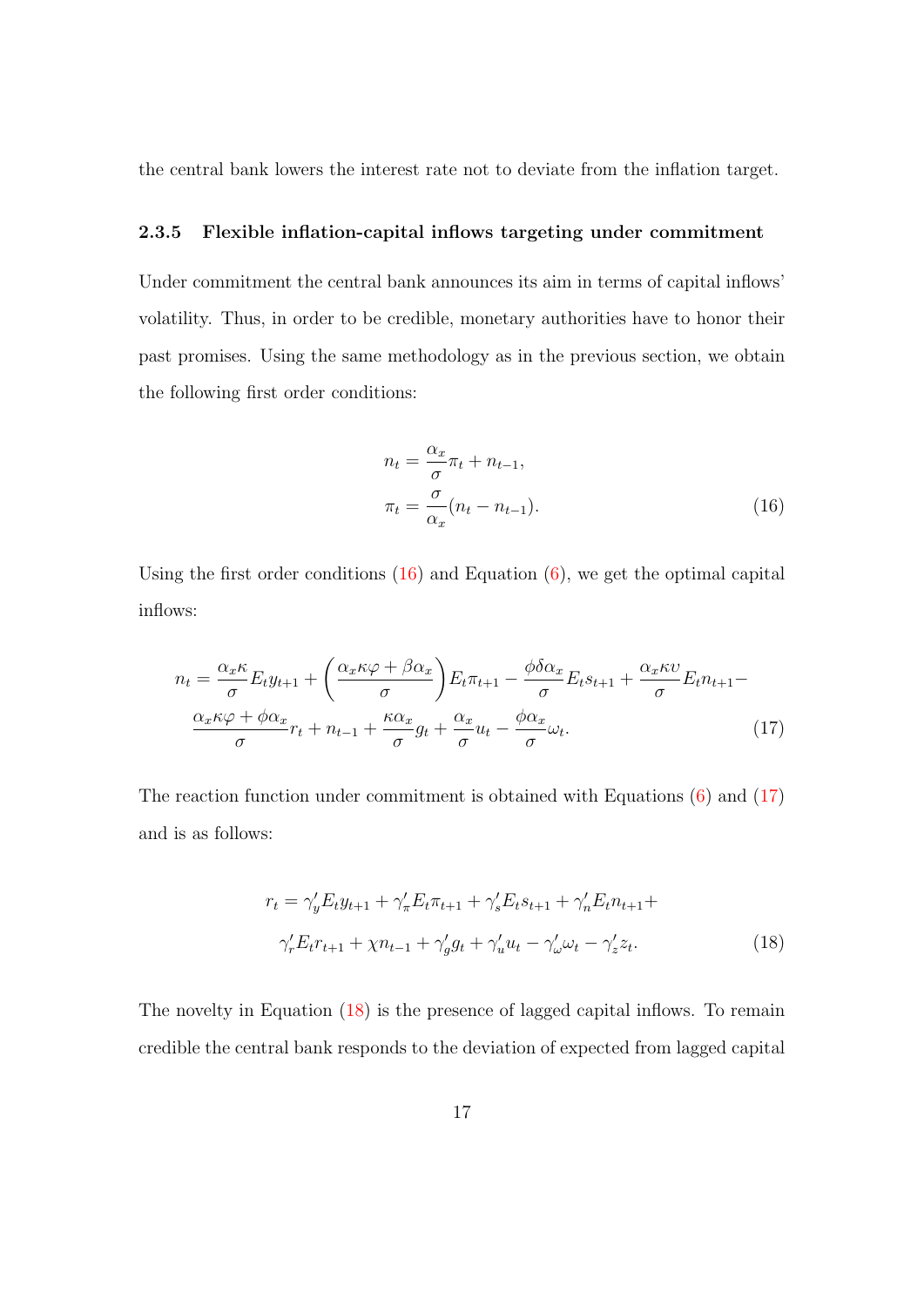inflows. The larger such a deviation, the more the central bank reduces the interest rate after the shocks.

### 3 Adaptive learning

It is well documented in the literature that errors in agents' expectations can alter the functioning of monetary policy. Importantly, agents could make mistakes about the evolution of the monetary policy. This could be due to a lack of credibility of monetary authorities, the arrival of a new governor, or a new inflation target. In all cases agents would observe what happens and correct their expectations. Imagine a central bank which announces a new inflation target. Even if agents give credit to monetary authorities, they would not think that the new target would be reached instantaneously. Therefore, they would observe new data and learn the new target over time. The adaptive learning approach perfectly mimics such behaviors.

### 3.1 Discretionary policy under adaptive learning

The economy is modeled by mean of five equations: the output gap, inflation, the exchange rate, capital inflows and the interest rate. We then rewrite the model in matrix form<sup>[3](#page-18-0)</sup>:

<span id="page-18-1"></span>
$$
A_t = B + M\hat{E}_t A_{t+1} + \Phi \Omega_t. \tag{19}
$$

<span id="page-18-0"></span> ${}^{3}$ Each vectors and matrices in the system  $(19)$  are detailed in a supplementary appendix available online.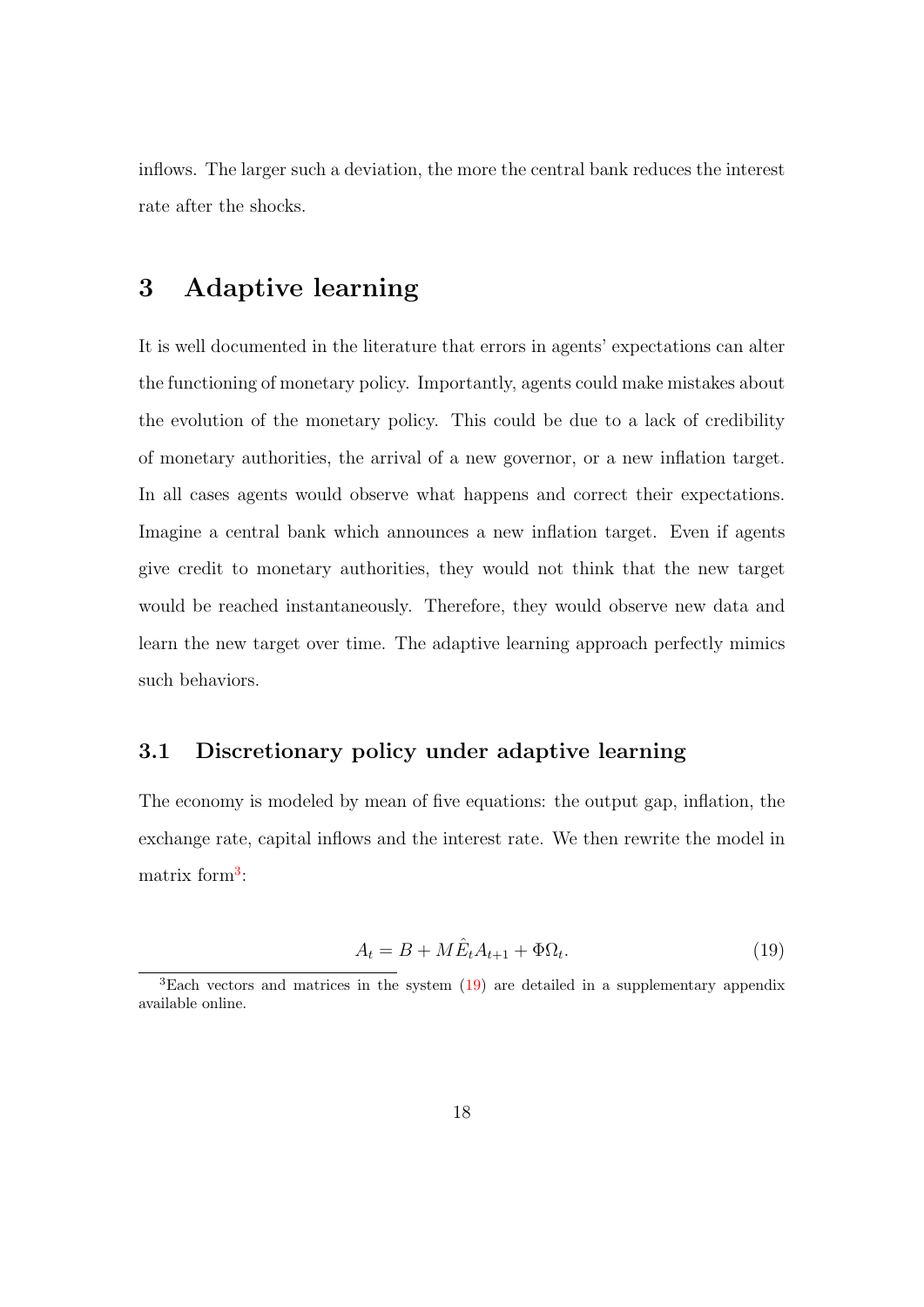$\hat{E}_t$  refers to non rational expectations,  $A_t$  is a  $(5 \times 1)$  vector containing the endogenous variables of the model  $(A_t = (y_t, \pi_t, s_t, x_t, r_t)')$ , M and  $\Phi$  are  $(5 \times 5)$  matrices of parameters and

$$
\Omega_t = F\Omega_{t-1} + \epsilon_t. \tag{20}
$$

With  $\Omega_t$  a  $(5 \times 1)$  vector of shocks which is defined as an AR(1) process. It clearly follows that  $\Omega_{t-1}$  and  $\epsilon_t$  are  $(5 \times 1)$  vectors. F is a  $(5 \times 5)$  matrix where  $F = I\eta$ with I the identity matrix and  $\eta \in ]0;1]^4$  $\eta \in ]0;1]^4$ . B is a  $(5 \times 1)$  vector of constants. Agents have wrong beliefs about B when they do not know the long run targets of the central bank.

Agents forecast  $\hat{E}_t A_{t+1}$  using discounted least squares from the following econometric model:  $A_t = a_{t-1} + b_{t-1}\Omega_t + \epsilon_t$ , with a a  $(5 \times 1)$  vector and b a  $(5 \times 5)$ matrix. When agents know the central bank's targets,  $a = \bar{a} = (0, 0, 0, 0, 0)$ '. However, when agents have wrong beliefs about the central bank's targets  $a \neq \overline{a}$ , agents estimate the vector a and update their belief at each period until they converge to the real  $\bar{a}$ . Agents' perceived law of motion (PLM) is of the following form:

<span id="page-19-1"></span>
$$
A_t = a_{t-1} + b_{t-1} \Omega_t.
$$
\n(21)

At the beginning of period t, agents have estimated  $b_{t-1}$  using discounted least squares. Then the shocks  $\Omega_t$  are realized, agents form their expectations from the PLM [\(21\)](#page-19-1). Thereafter,  $A_t$  is generated according to system [\(19\)](#page-18-1). In t+1, agents update their forecast with their past estimations of  $a$  and  $b$ , leading them

<span id="page-19-0"></span><sup>4</sup>For simplicity, we assume that all the parameters in the diagonal are equal to 0.9. We could assume that these parameters are not equal, but it would not change much the results.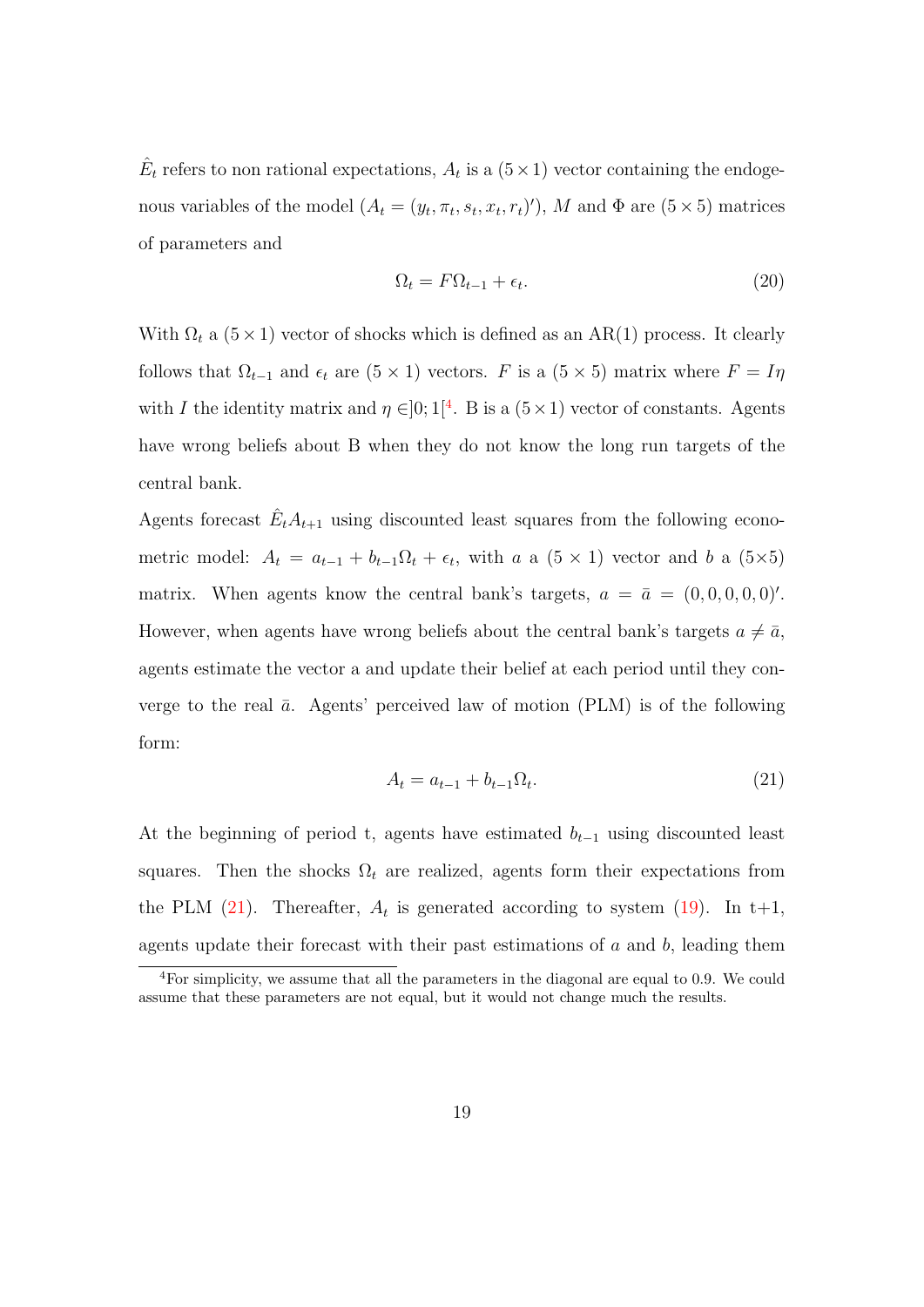to forecast according to:

<span id="page-20-0"></span>
$$
\hat{E}_t A_{t+1} = a_t + F b_t \Omega_t \tag{22}
$$

Subsequently, agents estimate  $a_t$  and  $b_t$  by mean of the following recursive least squares algorithm:

$$
\phi_t = \phi_{t-1} + \gamma R_{t-1}^{-1} z_{t-1} (A_t - \phi_{t-1}' z_{t-1}), \tag{23}
$$

$$
R_t = R_{t-1} + \gamma (z_t z_t' - R_{t-1}), \qquad (24)
$$

Where  $\gamma$  is a small positive constant representing the gain. A constant  $\gamma$  means that agents weight more heavily recent than past data.  $R_t$  is an estimate of the second moment of  $\Omega_t$ . Therefore, the higher the variance, the lower the weight agents grant to recent data.  $\phi_t = (a, b)'$  and  $z_t = (1, \Omega_t)'$ . Using Equations [\(22\)](#page-20-0) and [\(19\)](#page-18-1), we get the implied "Actual Law of Motion" (ALM):

$$
A_t = (Mb_{t-1}F + \Phi)\Omega_t.
$$
\n
$$
(25)
$$

The mapping from the PLM to the ALM is:

$$
T(a,b) = (B + Ma, \; MFb + \Phi),\tag{26}
$$

Thus, the E-stability is determined by the following differential equation:

$$
\frac{da}{d\tau} = B + (M - I)a,
$$
  

$$
\frac{db}{d\tau} = \Phi + (MF - I)b.
$$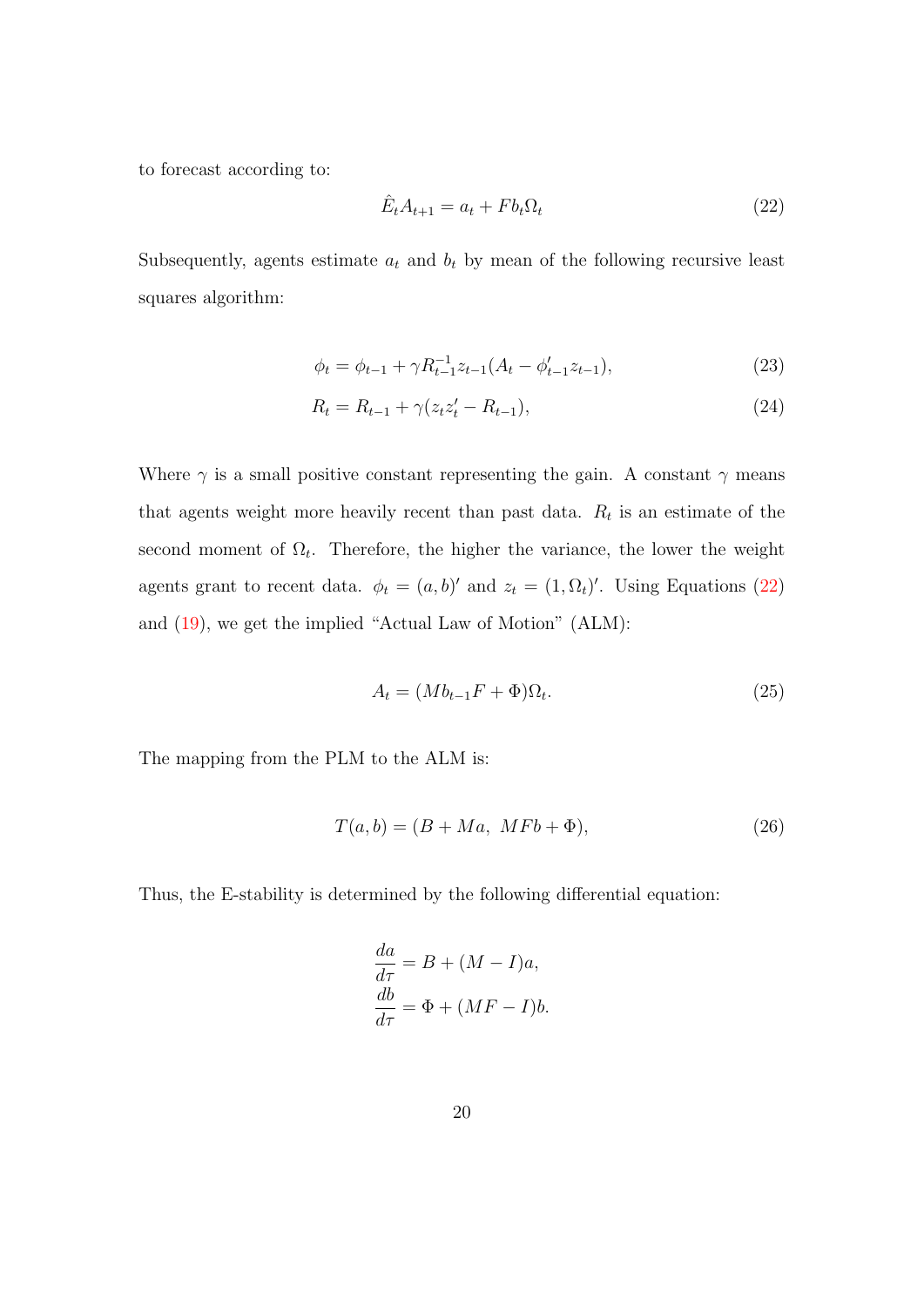Referring to Evans and Honkapohja [\(2001\)](#page-31-11),  $(\bar{a}, \bar{b})^5$  $(\bar{a}, \bar{b})^5$  is a globally stable equilibrium point if all the eigenvalues of  $M$  and  $MF$  are inside the unit circle. This is the case in this model, hence whatever the initial values  $E(a_t, b_t) \to (\bar{a}, \bar{b})$  as  $t \to \infty$ .

### 3.2 Committed policy under adaptive learning

In such an environment, the central bank cares about the deviation of the expected from the lagged output gap or capital inflows. Indeed, by doing so, monetary authorities aim at remaining credible. Accordingly, a vector of lagged variables is now introduced in the model and the system can be written as follows:

<span id="page-21-3"></span>
$$
A_t^c = B^c + M^c \hat{E}_t A_{t+1}^c + N A_{t-1} + \Phi^c \Omega_t, \tag{27}
$$

with N a (5×5) matrix and  $A_{t-1}$ , a (5×1) vector. Under commitment, agents' PLM becomes:

<span id="page-21-1"></span>
$$
A_t^c = a_{t-1}^c + b_{t-1}^c \Omega_t + d_{t-1} A_{t-1}.
$$
\n(28)

Using discounted least squares, agents estimate the  $(5 \times 5)$  matrices  $b^c$  and d and the  $(5 \times 1)$  vector  $a^c$ . In  $t + 1$ , agents update their forecast, with their past estimations of  $a^c$ ,  $b^c$  and d. From Equation [\(28\)](#page-21-1), we have:

<span id="page-21-2"></span>
$$
\hat{E}_t A_{t+1}^c = (I + d_t)a_t^c + d_t^2 A_{t-1} + (b_t^c F + d_t b_t^c) \Omega_t.
$$
\n(29)

<span id="page-21-0"></span><sup>&</sup>lt;sup>5</sup>Notice that here the rational expectation equilibrium is defined as follows:  $\bar{a} = (I - M)^{-1}B$ and  $\bar{b} = (I - MF)^{-1}\Phi$ .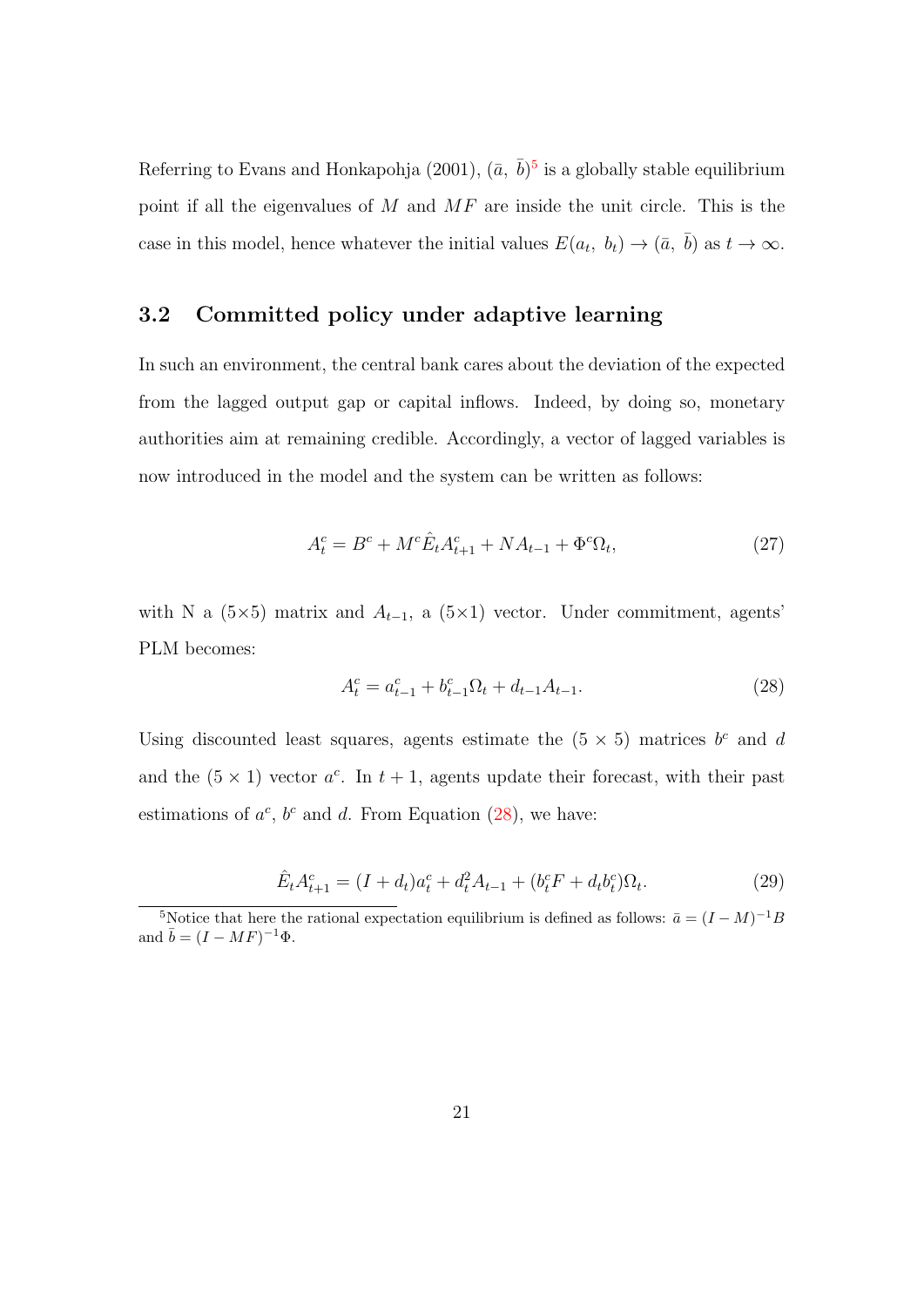Inserting Equation  $(29)$  in Equation  $(27)$ , we obtain the following ALM:

$$
A_t^c = B^c + M^c (I + d_{t-1}) a_{t-1}^c + (M^c d_{t-1}^2 + N) A_{t-1} + (M^c b_{t-1}^c F + M^c d_{t-1} b_{t-1}^c + \Phi^c) \Omega_t.
$$
\n(30)

Agents estimate the matrices  $b_t^c$  and  $d_t$  and the vector  $a_t^c$ . Defining the parameters' matrix  $\phi^c = (a^c, b^c, d)'$  and the state variable vector  $z_t^c = (1, A_{t-1}, \Omega_t)'$ , the estimation is based on the following recursive least squares algorithm:

$$
\phi_t^c = \phi_{t-1}^c + \gamma R_{t-1}^{c-1} z_{t-1}^c (A_t^c - \phi_{t-1}^c z_{t-1}^c),\tag{31}
$$

$$
R_t^c = R_{t-1}^c + \gamma (z_t^c z_t^c - R_{t-1}^c), \tag{32}
$$

From Equations [\(28\)](#page-21-1) and [\(29\)](#page-21-2), the REE is defined as the fixed point of:

$$
a^{c} = T(a^{c}) = (I - M^{c} - M^{c}d)^{-1}B^{c},
$$
  
\n
$$
b^{c} = T(b^{c}) = (I - M^{c}db^{c} - M^{c}F)^{-1}\Phi^{c},
$$
  
\n
$$
d = T(d) = (I - M^{c}d)^{-1}N.
$$

The mapping from the PLM to the ALM is:

<span id="page-22-0"></span>
$$
T(a^c, b^c, d) = \left\{ (I - M^c - M^c d)^{-1} B^c, (I - M^c d b^c - M^c F)^{-1} \Phi^c, (I - M^c d)^{-1} N \right\}.
$$

In line with chapter 10 of Evans and Honkapohja [\(2001\)](#page-31-11), E-stability depends on  $DT_d(\bar{d})$  and  $DT_d(\bar{b^c}, \bar{d})$ . Proposition 10.1 of Evans and Honkapohja [\(2001\)](#page-31-11) states that the solution is E-stable if all the eigenvalues of  $DT_b^c(\bar{b}^c)$  an  $DT_d(\bar{b}^c, \bar{d})$  have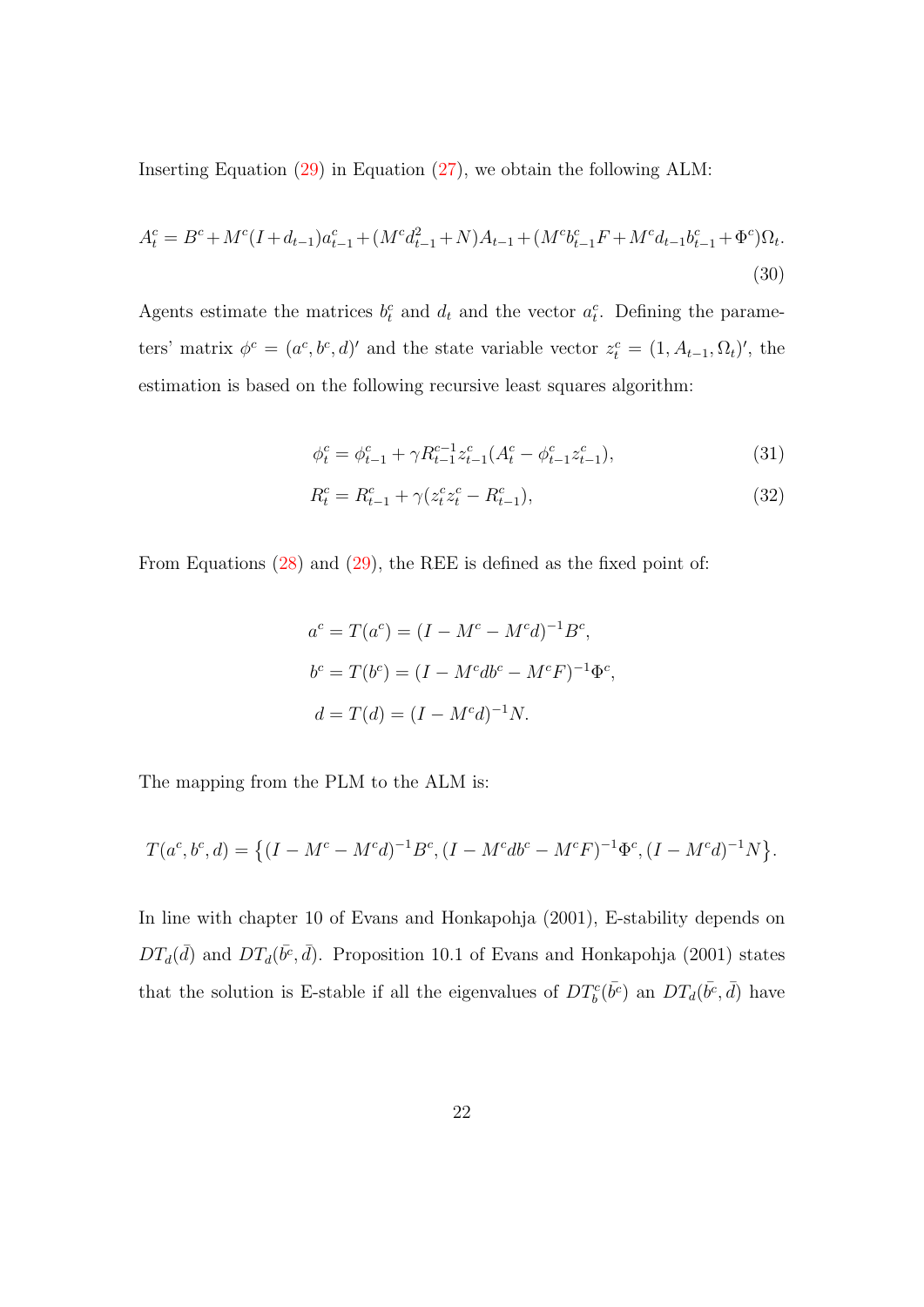real parts less than one. Here, we have:

<span id="page-23-0"></span>
$$
DT_d(\bar{d}) = \left\{ (I - M^c \bar{d})^{-1} N \right\}' \otimes \left\{ (I - M^c \bar{d})^{-1} M^c \right\},\tag{33}
$$

$$
DT_d(\bar{b^c}, \bar{d}) = F' \otimes \left\{ (I - M^c \bar{d})^{-1} M^c \right\}.
$$
\n(34)

Given that, in our framework, all the eigenvalues of  $(33)$  and  $(34)$  lie inside the unit circle, whatever the initial values, we have  $E a_t^c \to \bar{a}^c$ ,  $E b_t^c \to \bar{b}^c$  as  $t \to \infty$ and  $Ed_t \rightarrow \bar{d}$  as  $t \rightarrow \infty$ .

### 4 Calibrated values

We follow Clarida et al. [\(2000\)](#page-31-12) and set  $\kappa = 0.075$ ,  $\beta = 0.99$  and  $\varphi = 4$ . We set  $\alpha_y = 0.4$  which is standard in the literature. We chose to set  $\alpha_n = 0.4$  in order to present an harmonized framework.  $\tau$  and  $\mu$  are important parameters enabling us to introduce investors' risk aversion. The exchange rate being the only source of risk in carry investments, setting  $\mu > \tau$  means that agents grant more importance to the risk than to the return, so that they are risk averse.  $\lambda = 0.5$ , therefore, at each period 50% of the investors can rebalance their portfolio. In line with most of the learning literature e.g. Branch and Evans [\(2005\)](#page-31-13), Chakraborty and Evans [\(2008\)](#page-31-10) and Orphanides and Williams [\(2005\)](#page-32-9), we set  $\gamma = 0.04$ . We study here the case of a "constant gain" least squares algorithm. We set  $\delta = 0.6$  in line with Chakraborty and Evans [\(2008\)](#page-31-10).

The parameter  $v$  represents the effect of carry trades on growth. It is worth noting that the value of this parameter does not affect the results much<sup> $6$ </sup> and a

<span id="page-23-1"></span><sup>&</sup>lt;sup>6</sup>The results with different values of  $v$  are available upon request.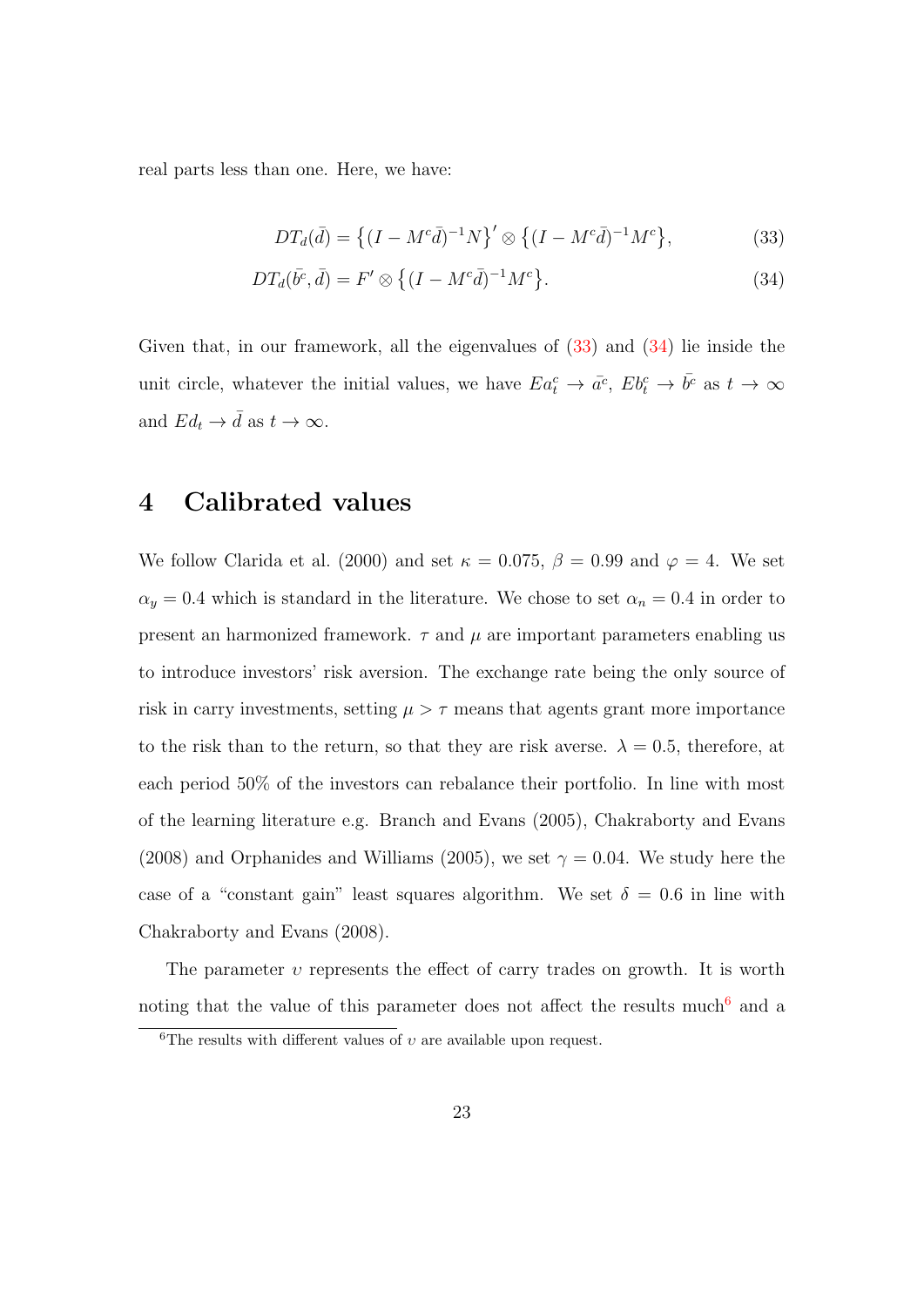larger  $v$  only slightly increases the impact of the shock on the economy. Still, we estimate the New-Zealand output gap with GMM<sup>[7](#page-24-0)</sup> in order to give an economic sense to the value we grant to this parameter. First, using monthly data from 2000 to 2015<sup>[8](#page-24-1)</sup>, we show that carry trades affect positively and significantly (validate the aforementioned expansionary effect) New-Zealand growth. Berge et al. [\(2010\)](#page-31-14) report that carry trades strategies failed during the GFC; accordingly we run our estimations with two samples, one before and one after the GFC and with two source currencies (JPY and USD). This empirical investigation reports an  $\upsilon$ between 0.2 and 1.1 for New-Zealand. We purposely set it to the lowest  $v = 0.2$ .

By mean of this calibrated model, we investigate how a 5% supply shock affects the economy. Finally, we set  $T=150$  which reflects 12.5 years using monthly data.

# 5 Results under rational expectations

We investigate how the central bank can either reduce or suppress the vicious circle generated by carry trades. In this section, we consider rational expectations with agents having full knowledge of the model of the economy.

### 5.1 Standard monetary policies

Figure [\(1\)](#page-34-0) shows how the economy reacts after an inflation shock under three different monetary policies. Our results confirm the vicious circle enhanced by carry trades in a strict inflation-targeting country. An increase in inflation leads the central bank to raise the interest rate which directly increases the return of carry

<span id="page-24-0"></span><sup>&</sup>lt;sup>7</sup>The instruments are lagged explained and financial variables according to the period studied. Estimation's results and the full set of instruments are available upon request.

<span id="page-24-1"></span><sup>8</sup>Data are taken from Datastream.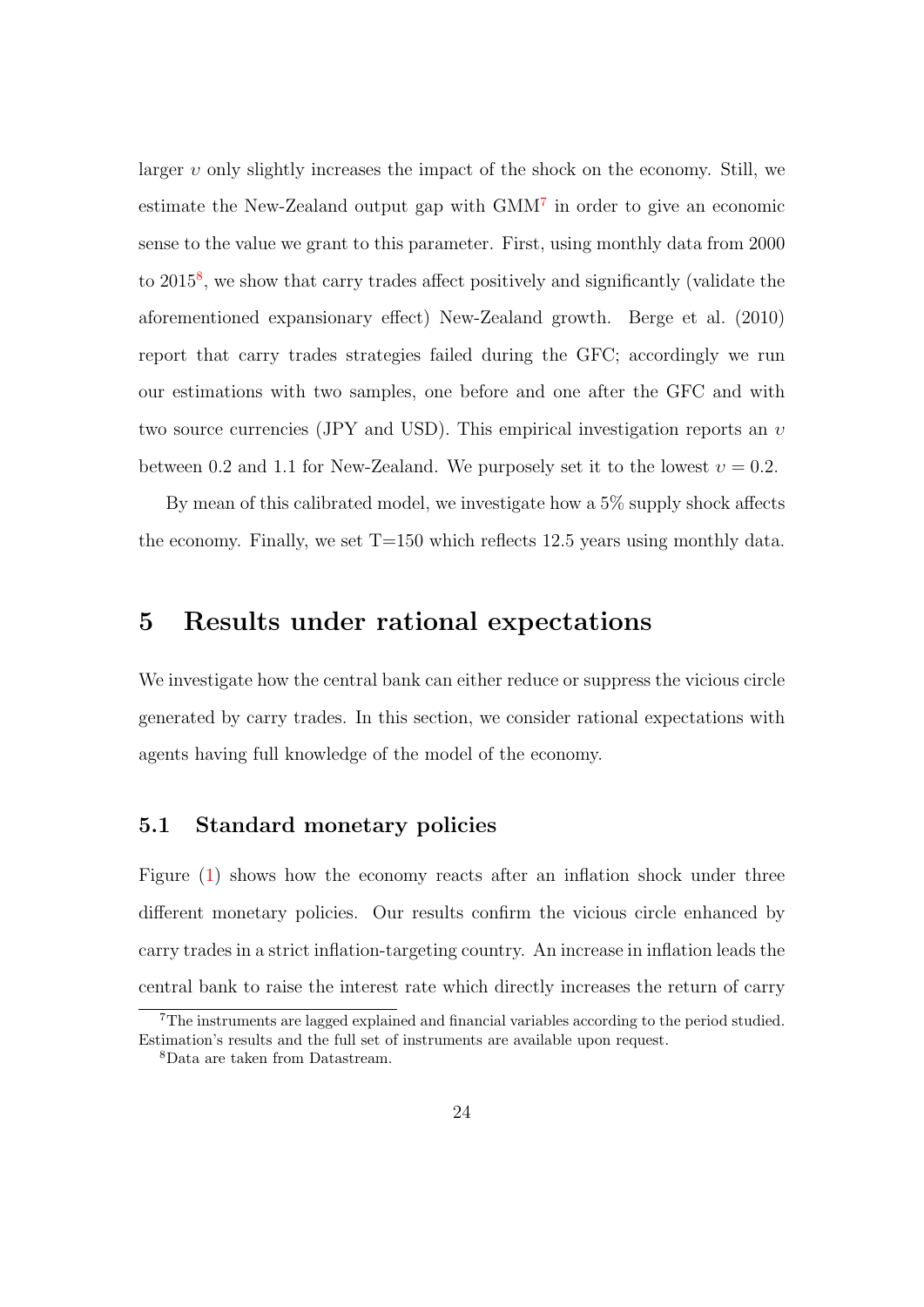trades. Given that carry trades are expansionary, the increase in capital inflows (which increase indirectly carry returns through an appreciation of the currency) brought by the higher interest rate will increase inflation and the mechanism just mentioned will re-appear. Importantly, the shock increases the output gap, which reflects the overheating of the economy, corroborating the destabilizing effect of carry trades described in (Jonsson [\(2009\)](#page-32-2)). Indeed, carry trades, by generating capital inflows create an artificial growth, amplifying a currency crash effect in the event of a carry reversal. Interestingly, a policy targeting both inflation and the output gap responds less aggressively to inflation which could help mitigating the carry trades' vicious circle.

The aforementioned flexible policy, both under discretion and commitment downplays the carry trades' vicious circle. Figure [\(1\)](#page-34-0) depicts that the vicious circle is minimized when the monetary policy is discretionary. Indeed, the interest rate increases less after an increase in inflation, which raises carry trades' returns to a lesser extent. Interestingly, the interest rate being smaller after the shock, expansionary capital inflows are reduced and the overheating of the economy disappears with these two policies, reducing the potential effect of a reversal of carry trades. Under commitment, the lagged output gap is present in the model, leading to a higher inflation. Accordingly the central bank raises the interest rate to a larger extent under commitment, enlarging carry trades' returns.

Our results depict that a flexible inflation-output targeting policy allows the authorities to mitigate the carry trades' vicious circle. However, even if the destabilizing effect is mitigated it is still present. Accordingly, we investigate whether a

<span id="page-25-0"></span><sup>9</sup>Given that the interest rate increases, the output gap should decrease, however carry trades enhance growth, that is why we refer to an overheating of the economy.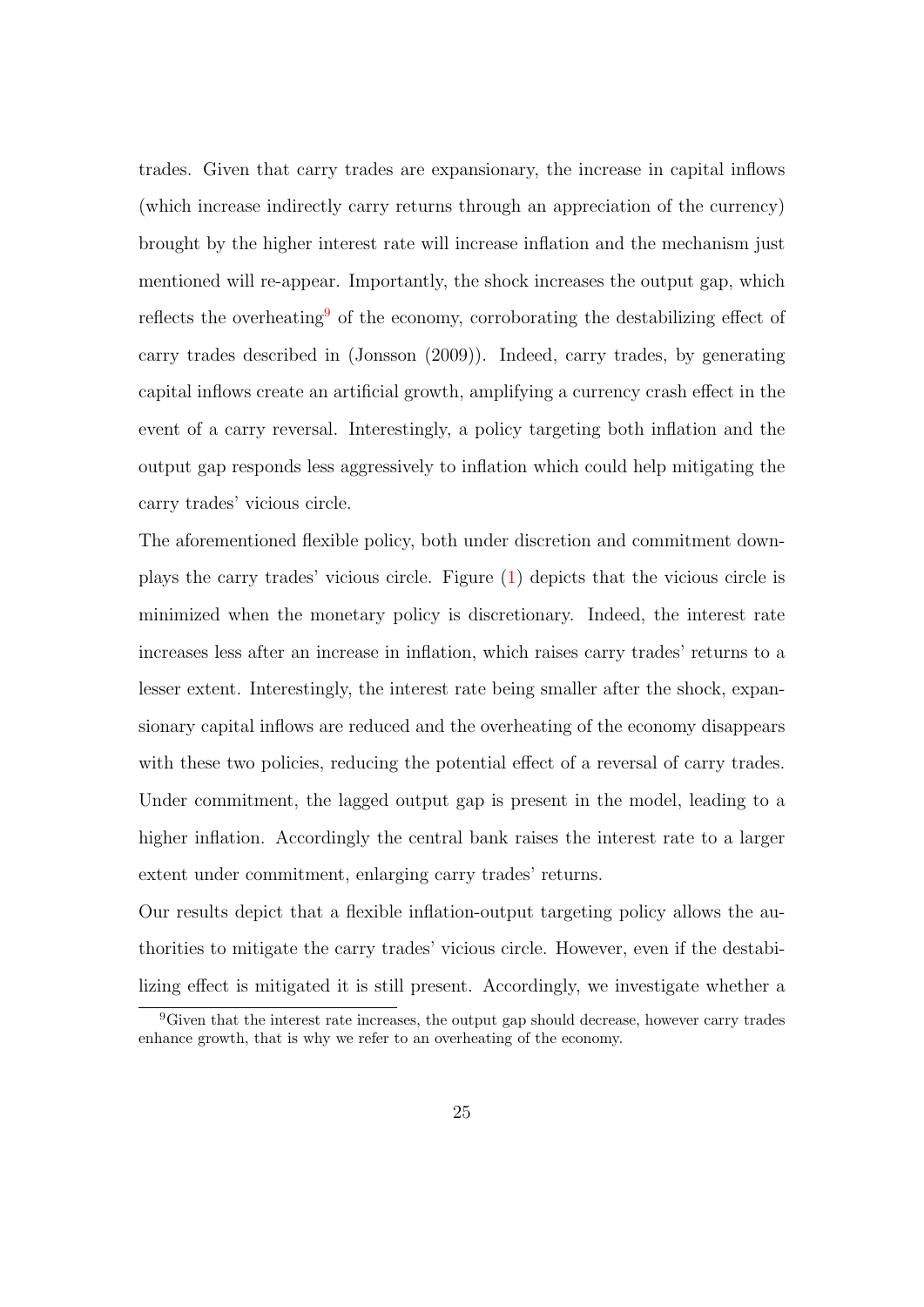policy targeting capital inflows is able to perform better.

### 5.2 Flexible inflation-capital inflows targeting

By mean of a flexible inflation-capital inflows targeting policy, monetary authorities aim at suppressing the destabilizing loop enhanced by carry trades by reducing the interest rate after incoming flows. Therefore, we consider a central bank which targets both inflation and capital inflows.

Figure [\(2\)](#page-35-0) shows that with a flexible inflation-capital targeting policy under commitment, the carry trades vicious circle is suppressed. Indeed, after the supply shock, inflation increases, leading agents to expect an increase in the interest rate and more capital inflows. Then, the central bank cuts the interest rate in order to reduce carry trades' returns and reach its capital-inflows target. Through this mechanism the monetary authorities are able to suppress the carry trades' vicious circle. However, by reducing sharply the interest rate, such a policy is hugely inflationary. In addition, the output gap rises sharply due to a falling interest rate and larger capital inflows.

The flexible inflation-capital inflows targeting policy under discretion also performs well at mitigating the carry trades' vicious circle. After the shock, the interest rate rises to a tiny extent, affecting carry trades' returns and capital inflows. Consequently, this policy is able to mitigate the aforementioned destabilizing loop. In addition, this policy performs well in terms of inflation stability (inflation almost sticks to the target after the shock).

The central banks' main objective remains inflation stabilization. Therefore, a flexible inflation-capital inflows targeting policy performs better than standard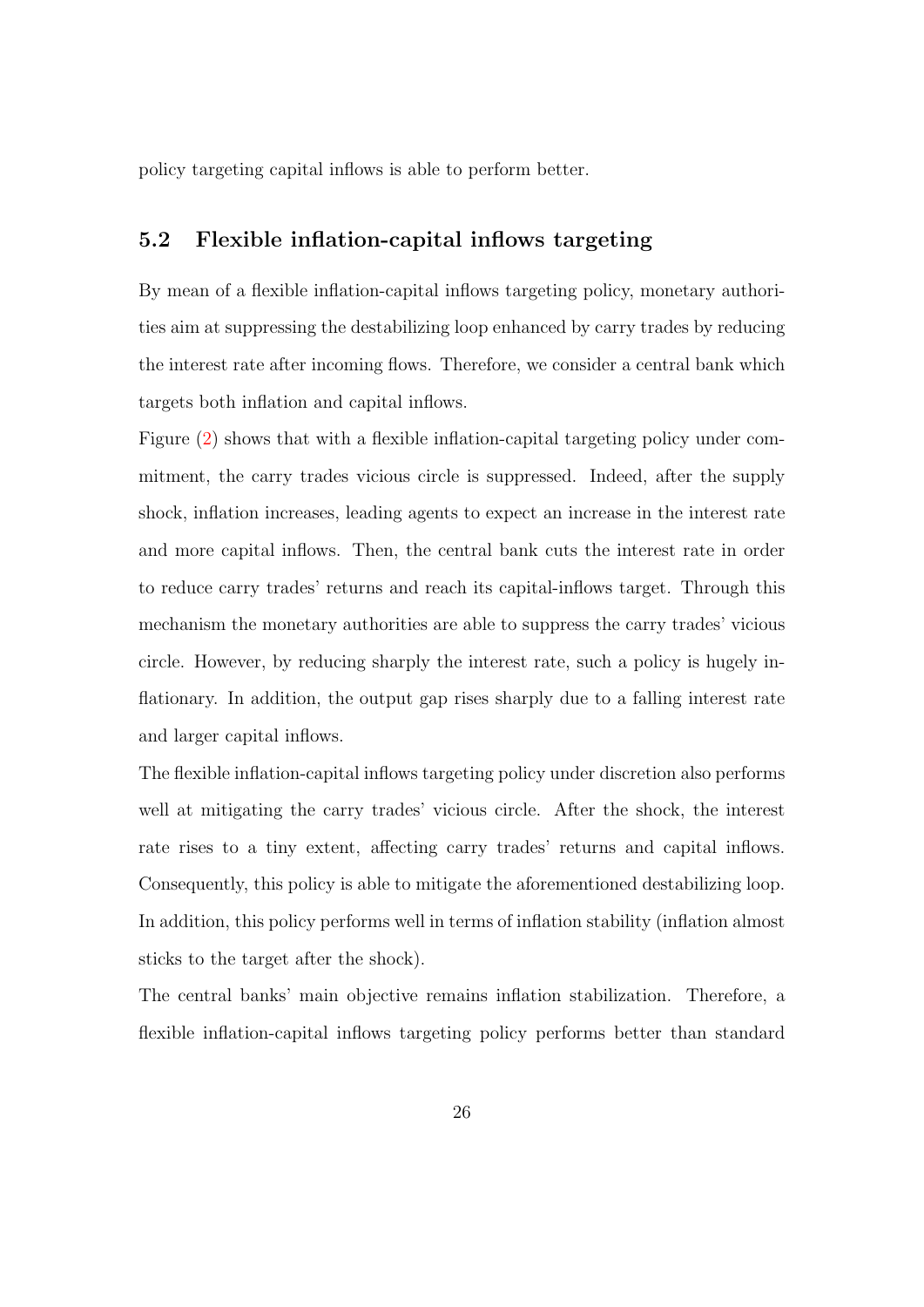monetary policies both in terms of inflation and carry trades' destabilizing effect. Figures [\(1\)](#page-34-0) and [\(2\)](#page-35-0) depict that a flexible inflation-capital inflows targeting policy under discretion mitigates the destabilizing effect of carry trades and performs well in terms of price stabilization (first-best). In addition, a standard flexible inflation-output policy (second-best) under discretion is also able to downplay the carry trade' vicious circle but to a smaller extent than the aforementioned first-best policy.

# 6 Results under adaptive learning

Agents do not have full information about the central bank's objectives. For example, such a lack of information could happen after a change in the monetary policy objectives, the arrival of a new governor or a lack of credibility in monetary authorities. As a matter of fact, whatever the reason of agents' misperception, agents have to observe data and learn from it.

Table [\(2\)](#page-33-0) presents the true values of the targets and what agents believe the targets are. Under flexible inflation-output targeting, agents think that the output gap target is positive instead of being equal to zero. In this case, agents think that monetary authorities target a long run positive output gap reflecting a long run growth objective. Thus, with such a belief, agents also think that the central bank has a higher inflation target and responds less aggressively to inflation.

Concerning a flexible inflation-capital targeting policy, agents also think that the authorities have a long run growth objective and target a positive level of capital inflows<sup>[10](#page-27-0)</sup>.

<span id="page-27-0"></span> $10S$ uch a policy could be relevant in small open economies suffering from a lack of domestic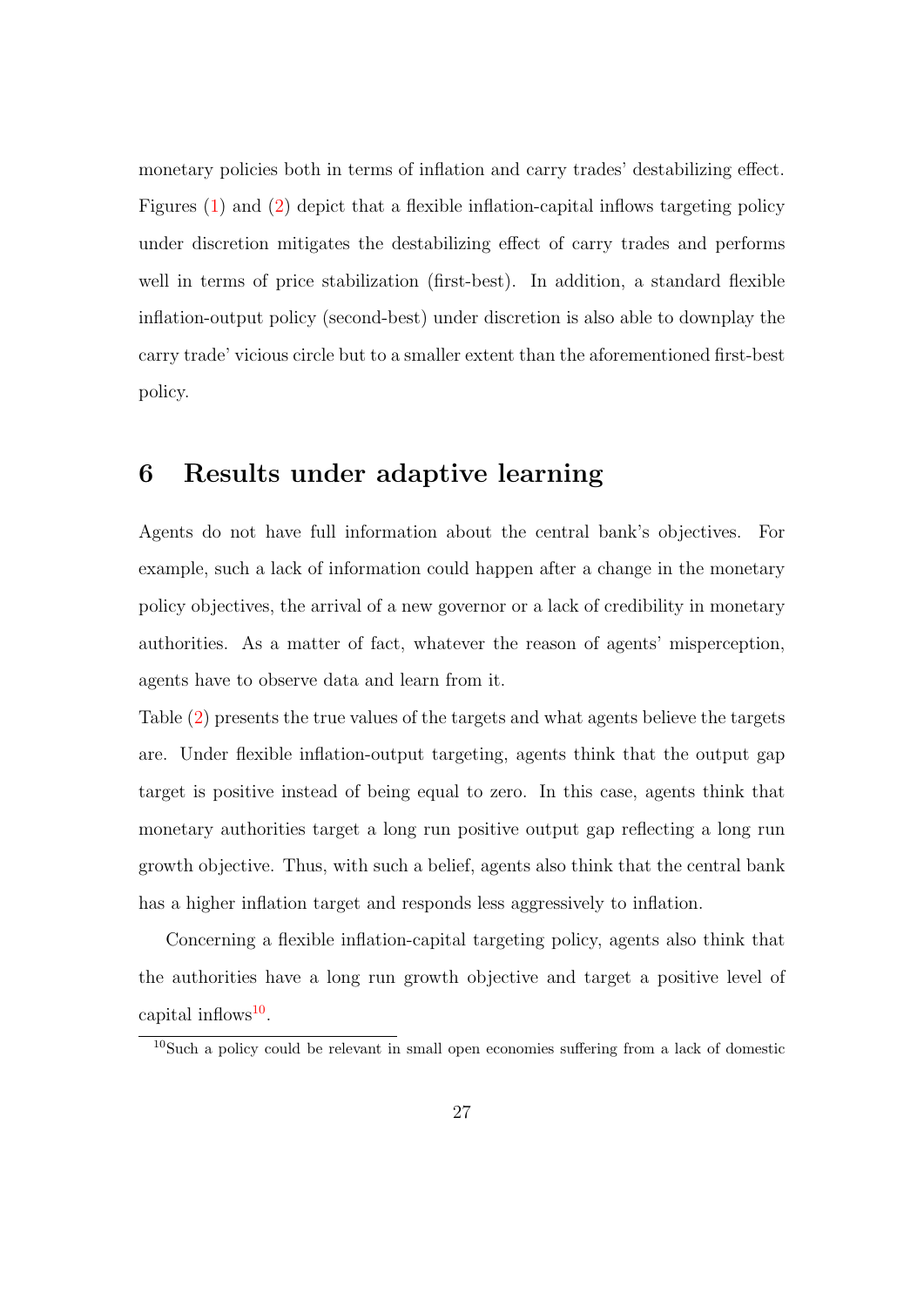#### 6.1 Standard flexible policy under discretion

Figure [\(3\)](#page-35-1) shows that when agents do not know the long run targets of the central bank, the carry trades' vicious circle is amplified, destabilizing the economy more than under a RE framework. Such an overestimation of the inflation shock can be explained in two steps. Agents overestimate both the inflation and output-gap targets. Accordingly, they think that the central bank will respond to inflation to a smaller extent. Then, according to agents' beliefs, inflation itself increases more right after the shock. Given that agents overestimate the impact of the shock on inflation, they also overestimate the increase in the interest rate and in capital inflows. Such a mechanism leads to a bigger destabilizing loop enhanced by agents' beliefs. Overall, in such a context, the destabilizing effects of carry trades are worsened and more persistent.

Monetary authorities should clearly communicate about their inflation and outputgap objectives in order to mitigate carry trades' destabilizing effects. A flexible inflation-capital inflows targeting policy under discretion is prone to mitigate carry trades' vicious circle.

### 6.2 Inflation-capital inflows targeting under discretion

We consider a central bank targeting both inflation and capital inflows under discretion (which was our first-best policy under RE). Agents overvalue the long run capital inflows target. The results are reported in Figure [\(4\)](#page-36-0). After the shock, all the variables respond in the same way as in Figure  $(2)$ , and the explanations presented in section 5.2 are valid.

saving.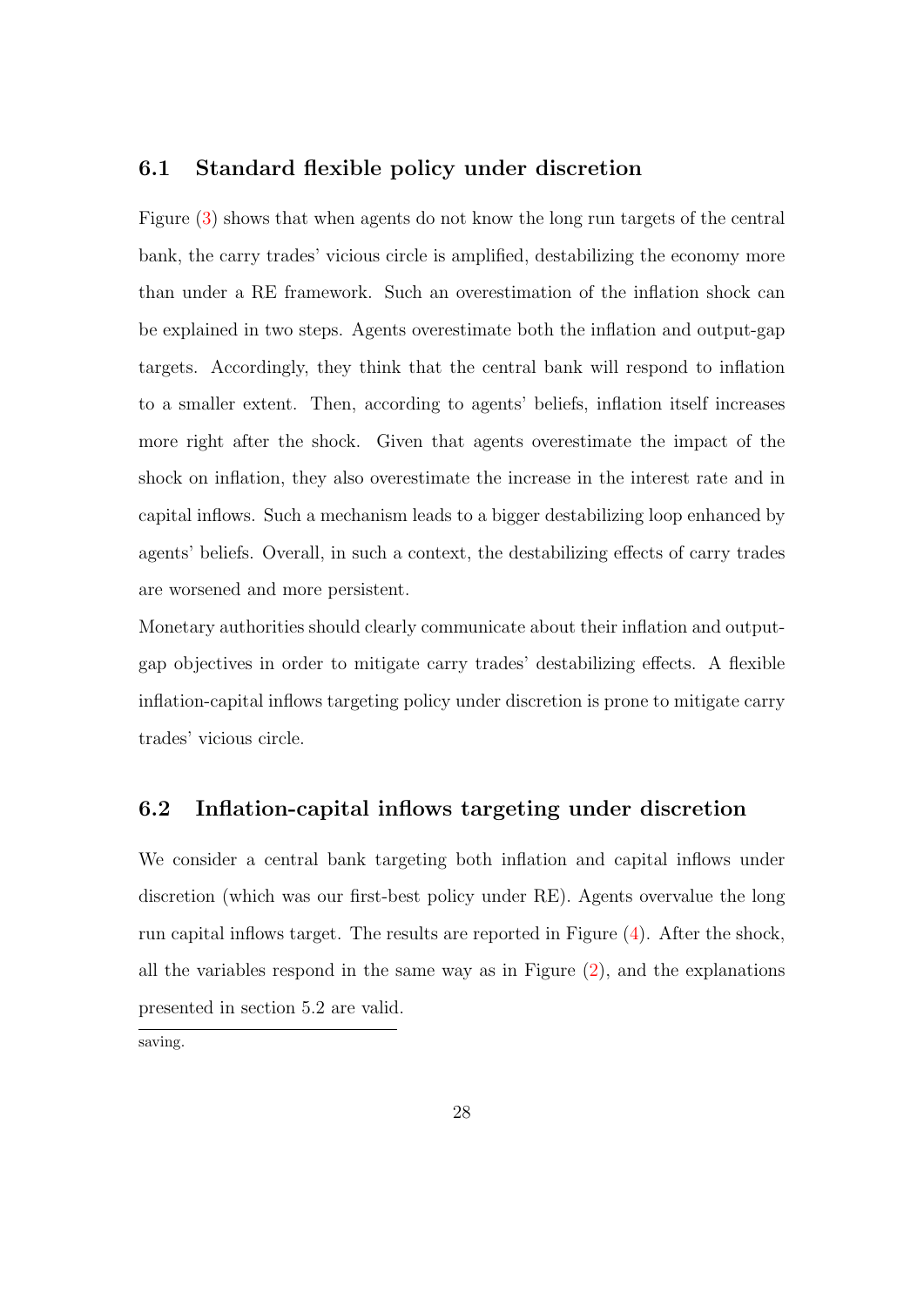Still, figure [\(4\)](#page-36-0) also depicts that in the presence of adaptive learning the destabilizing effect of carry trades worsens and is more persistent. Given that agents overestimate the long run target of capital-inflows, they also overestimate the increase in the interest rate after the inflation shock, leading to more capital inflows. Given that the flexible inflation-capital inflows targeting policy under commitment is able to suppress the carry trades' vicious circle, we also investigated how misspecifications in agents' beliefs affect the impact of this policy. The results can be found in the online appendix.

# 7 Conclusion

We study the impact of carry trades on the targeted economy. Recall that carry trades destabilize an inflation targeting small open economy in the sense that capital inflows lead its central bank to raise the interest rate, which increases carry trades' returns and generates further capital inflows. In this paper, we show this to be at work and investigate other monetary policies which could mitigate or suppress this vicious circle.

Through a forward-looking model, we examine two monetary strategies with strict inflation targeting or flexible inflation-output targeting under discretion and commitment. We find that flexible inflation-output targeting under discretion is able to mitigate the carry trades' vicious circle. Interestingly a flexible inflation-capital inflows targeting policy under discretion appears to be the best strategy to stabilize an economy subject to carry trades. Considering non-fully rational agents, we investigate how misperception of the long run targets of the central bank affects the effects of monetary policy. It is worth noting that regardless of the policy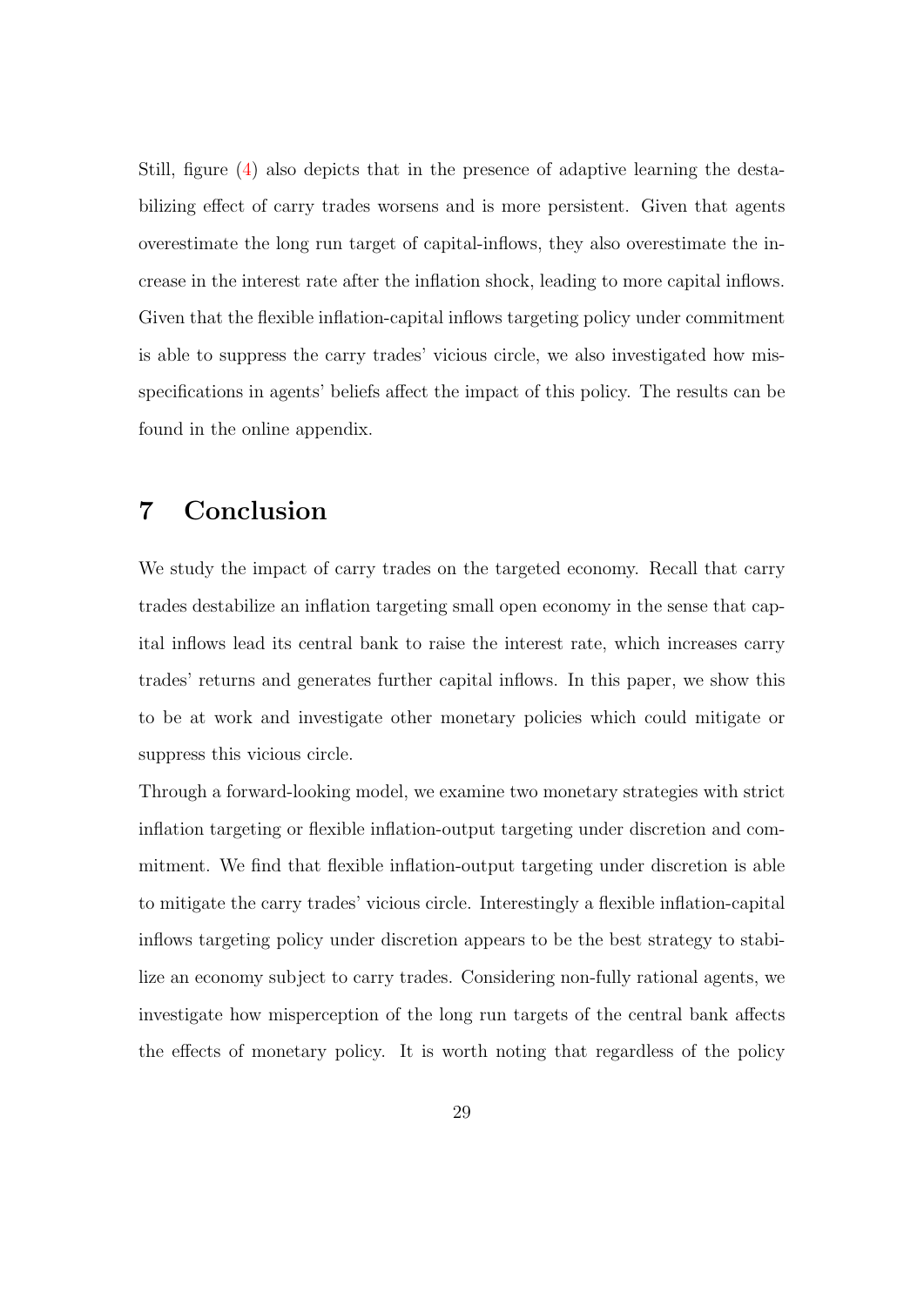implemented, when agents do not have full information about the central bank's objective, the carry trades' destabilizing effect is amplified.

Overall, our results suggest that two monetary strategies are able to mitigate the carry trades' destabilizing effect in SOEs. On the one hand, a standard flexible inflation-output targeting monetary policy under discretion performs better than a strict inflation targeting policy. Indeed, with the flexible policy (second-best) the hike in the interest rate after the shock is smaller, attenuating the carry trades' destabilizing effect. Still, when the central bank targets both inflation and capital inflows under discretion (first-best), the carry trades' vicious circle is mitigated and the price level is stabilized.

This paper is motivated by the following statements: large scale monetary expansion (through QE) in large countries leads them to export capital to small open economies which target inflation, raising the issue of destabilizing carry trades. To avoid the destabilizing effect of these capital inflows, the small open economies' central banks should seriously take this problem into account while setting their monetary policy. Our results suggest that SOEs' receiving carry trades could be stabilized by targeting both inflation and capital inflows under discretion.

In this paper, we purposely focus on capital inflows' management as a tool to stabilize SOEs receiving carry trades. Indeed several papers show that under some economic conditions the use of capital controls is justified and viable (see among others Ostry et al. [\(2010\)](#page-32-10) and Montecino and Cordero [\(2010\)](#page-32-11)). Still, other policies as exchange rate targeting, macroprudential policies or taxes could be used to break the destabilizing effect of carry trades. Thus, further research investigating how the aforementioned policies alter carry trades' destabilizing loop would be useful.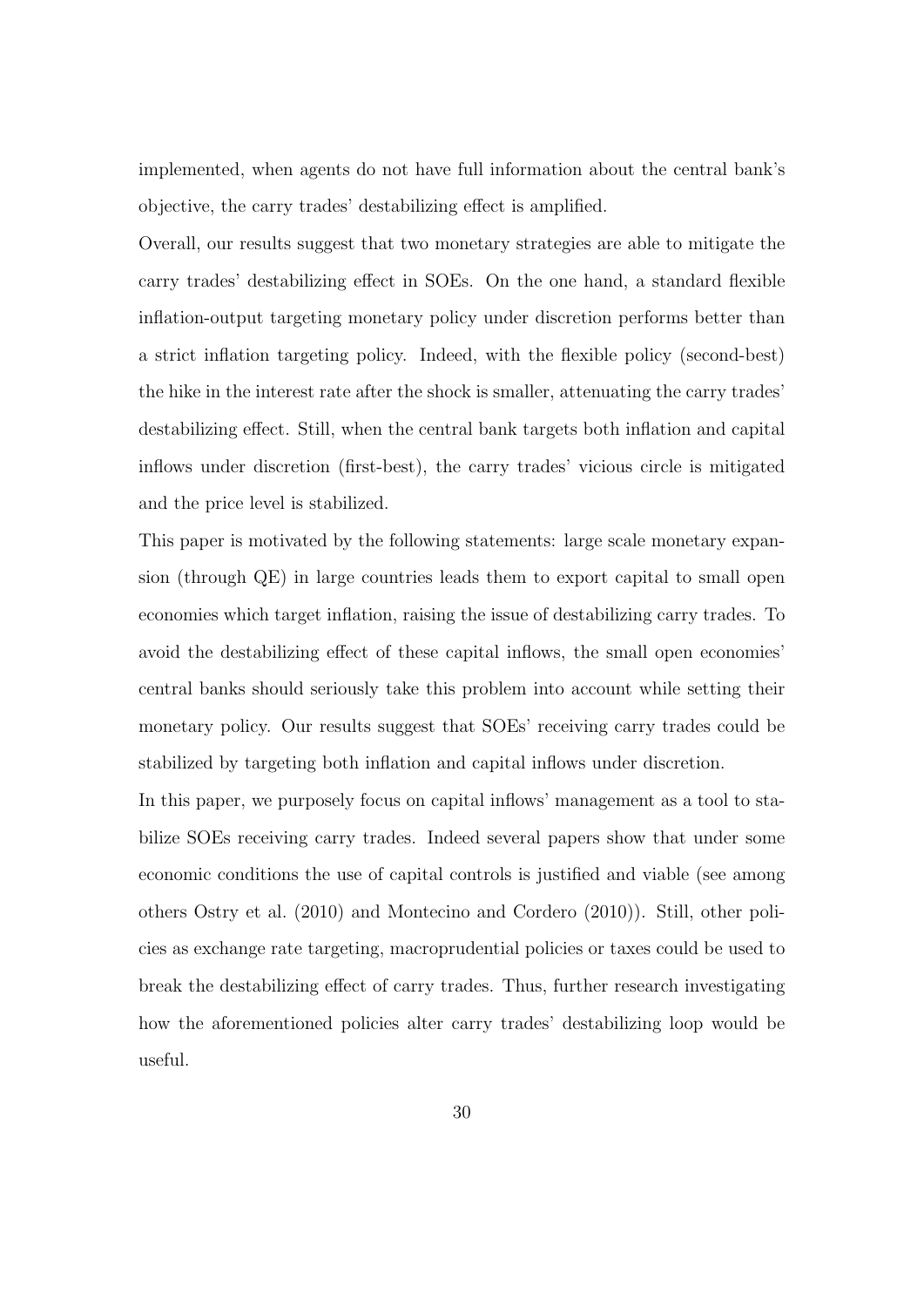# References

- <span id="page-31-1"></span>Agrippino, S. M. and H. Rey (2013). "Funding Flows and Credit in Carry Trade Economies". In: Liquidity and Funding Markets. Ed. by A. Heath, M. Lilley, and M. Manning. RBA Annual Conference Volume. Reserve Bank of Australia.
- <span id="page-31-3"></span>Bacchetta, P. and E. van Wincoop (2010). "Infrequent Portfolio Decisions: A Solution to the Forward Discount Puzzle". In: American Economic Review 100.3, pp. 870–904.
- <span id="page-31-14"></span>Berge, T. J., O. Jordà, and A. M. Taylor (2010). Currency Carry Trades. NBER Working Papers 16491. National Bureau of Economic Research, Inc.
- <span id="page-31-13"></span>Branch, W. and G. Evans (2005). "A Simple Recursive Forecasting Model". In: Economic Letter 91, pp. 158–166.
- <span id="page-31-6"></span>Breedon, F., D. Rime, and P. Vitale (Sept. 2016). "Carry Trades, Order Flow, and the Forward Bias Puzzle". In: Journal of Money, Credit and Banking 48, pp. 1113–1134.
- <span id="page-31-2"></span>Brunnermeier, M. K., S. Nagel, and L. H. Pedersen (2009). "Carry Trades and Currency Crashes". In: NBER Macroeconomics Annual 2008, Volume 23. NBER Chapters. National Bureau of Economic Research, Inc, pp. 313–347.
- <span id="page-31-7"></span>Bullard, J. and K. Mitra (2002). "Learning about monetary policy rules". In: Journal of Monetary Economics 49.6, pp. 1105–1129.
- <span id="page-31-0"></span>Burnside, C. (2013). "New Zealand's risk premium". In: New Zealand Economic Papers 47.1, pp. 27–52.
- <span id="page-31-4"></span>Burnside, C., M. Eichenbaum, I. Kleshchelski, and S. Rebelo (2006). "The Returns to Currency Speculation". In: NBER Working Papers 12489.
- <span id="page-31-5"></span>Burnside, C., M. Eichenbaum, and S. Rebelo (2009). "Understanding the Forward Premium Puzzle: A Microstructure Approach". In: American Economic Journal: Macroeconomics 1.2, pp. 127–154.
- <span id="page-31-10"></span>Chakraborty, A. and G. W. Evans (2008). "Can perpetual learning explain the forward-premium puzzle?" In: Journal of Monetary Economics 55.3, pp. 477– 490.
- <span id="page-31-9"></span>Clarida, R., J. Gali, and M. Gertler (1999). "The Science of Monetary Policy: A New Keynesian Perspective". In: Journal of Economic Literature 37.4, pp. 1661– 1707.
- <span id="page-31-12"></span>Clarida, R., J. Galí, and M. Gertler (2000). "Monetary Policy Rules and Macroeconomic Stability: Evidence and Some Theory". In: The Quarterly Journal of Economics 115.1, pp. 147–180.
- <span id="page-31-11"></span>Evans, G. W. and S. Honkapohja (2001). "Learning and expectations in macroeconomics". English. Princeton University Press Princeton, N.J. ; Oxford, xviii, 421 p. isbn: 0691049211.
- <span id="page-31-8"></span>— (2003). "Adaptive Learning and Monetary Policy Design". In: Journal of Money, Credit and Banking 35, pp. 1045–1072.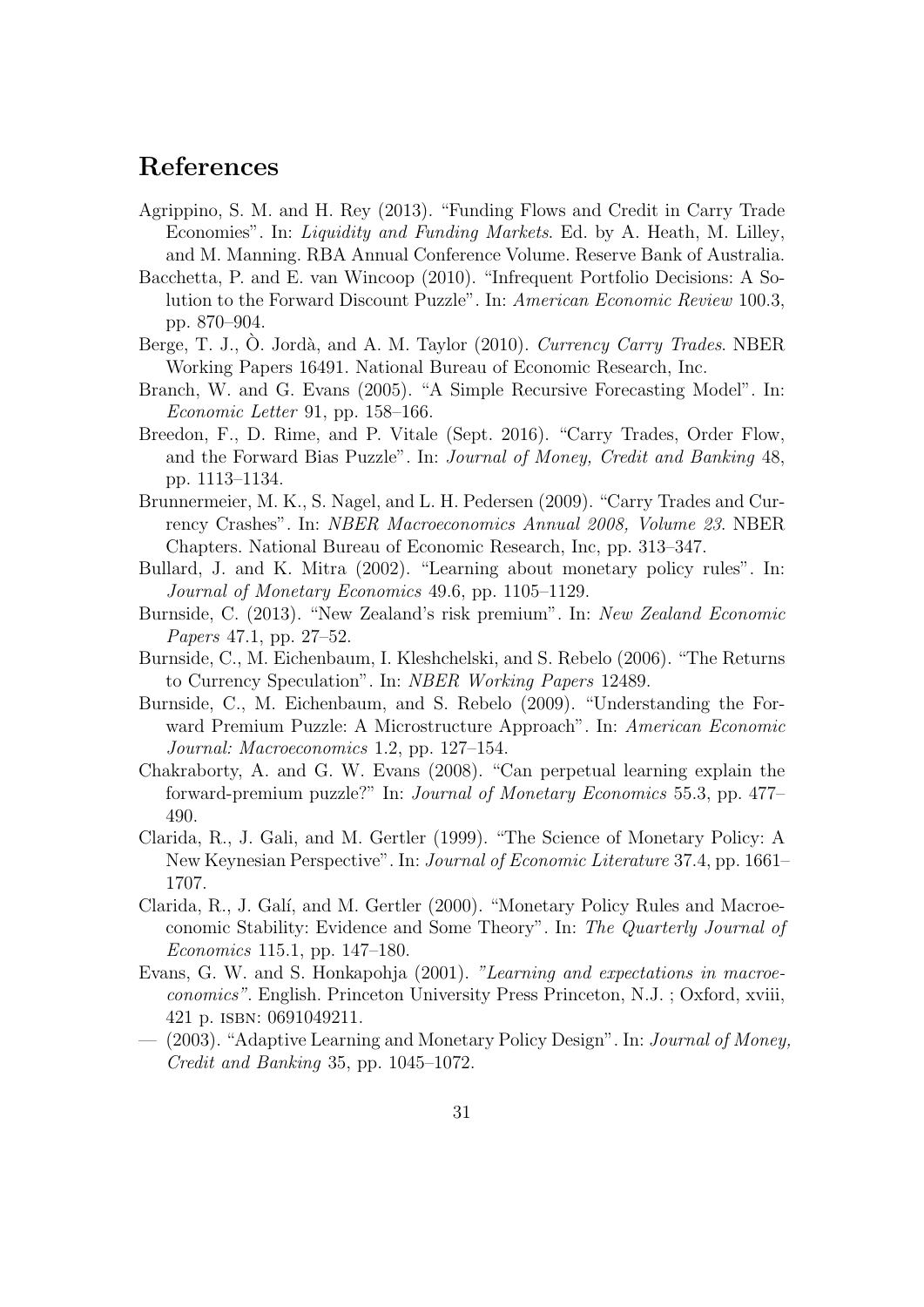- <span id="page-32-8"></span>Evans, G. W. and S. Honkapohja (2006). "Monetary Policy, Expectations and Commitment". In: The Scandinavian Journal of Economics 108.1, pp. 15–38.
- <span id="page-32-6"></span>Fama, E. F. (1984). "Forward and spot exchange rates". In: Journal of Monetary Economics 14.3, pp. 319–338.
- <span id="page-32-3"></span>Farhi, E. and X. Gabaix (2016). "Rare Disasters and Exchange Rates \*". In: The Quarterly Journal of Economics 131.1, pp. 1–52.
- <span id="page-32-1"></span>Felcser, D. and B. Vonnák (2014). "Carry trade, uncovered interest parity and monetary policy". eng. In: MNB Working Papers 2014/3.
- <span id="page-32-4"></span>Gabaix, X. and M. Maggiori (2015). "International Liquidity and Exchange Rate Dynamics". In: The Quarterly Journal of Economics 130.3, pp. 1369–1420.
- <span id="page-32-2"></span>Jonsson, A. (2009). "Why Iceland?". Mc Graw Hill, 1, 430 p. ISBN: 9780071632843.
- <span id="page-32-0"></span>Kisgergely, K. (2012). "Is there a carry trade channel of monetary policy in emerging countries?" In: MNB Working Papers 2012/3.
- <span id="page-32-7"></span>Lansing, K. J. and J. Ma (2017). "Explaining exchange rate anomalies in a model with Taylor-rule fundamentals and consistent expectations". In: *Journal of In*ternational Money and Finance 70, pp. 62–87. issn: 0261-5606.
- <span id="page-32-11"></span>Montecino, J. A. and J. A. Cordero (Apr. 2010). Capital Controls and Monetary Policy in Developing Countries. CEPR Reports and Issue Briefs 2010-10. Center for Economic and Policy Research (CEPR).
- <span id="page-32-9"></span>Orphanides, A. and J. Williams (2005). "The decline of activist stabilization policy: Natural rate misperceptions, learning, and expectations". In: Journal of Economic Dynamics and Control 29.11, pp. 1927–1950.
- <span id="page-32-10"></span>Ostry, J. D., A. R. Ghosh, K. F. Habermeier, M. d Chamon, M. S. Qureshi, and D. B. S. Reinhardt (Feb. 2010). Capital Inflows; The Role of Controls. IMF Staff Position Notes 2010/04. International Monetary Fund.
- <span id="page-32-5"></span>Plantin, G. and H. S. Shin (2018). "Exchange rates and monetary spillovers". In: Theoretical Economics 13.2.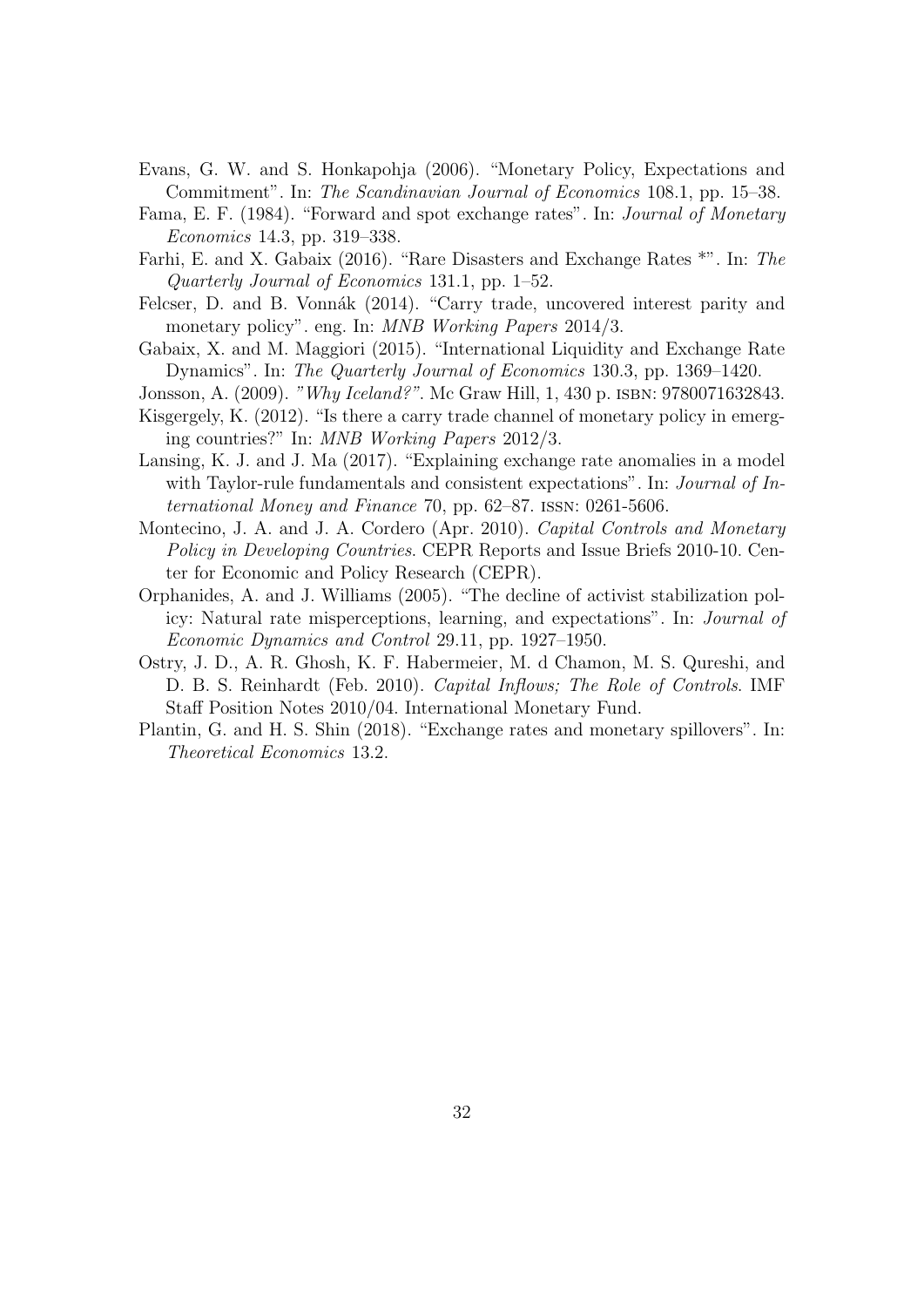| Parameters | Values | Parameters | Values |
|------------|--------|------------|--------|
| $\alpha_y$ | 0.4    |            | 0.5    |
| $\alpha_n$ | 0.4    |            | 0.1    |
| $\tau$     | 0.1    |            | 0.6    |
| $\mu$      | 0.5    | η          | 0.9    |
| $\eta$     | 0.1    | $\kappa$   | 0.075  |
|            | 0.99   |            |        |

Table  $2$  – Agents' perception of the central bank's targets

<span id="page-33-0"></span>

|                      |                    | Flexible inflation targeting under discretion Capital inflows targeting |  |
|----------------------|--------------------|-------------------------------------------------------------------------|--|
| $\bar{\pi}_{RE}=0$   | $\bar{y}_{RE}=0$   | $\bar{n}_{RE}=0$                                                        |  |
| $\bar{\pi}_L = 0.05$ | $\bar{y}_L = 0.05$ | $\bar{n}_L = 0.01$                                                      |  |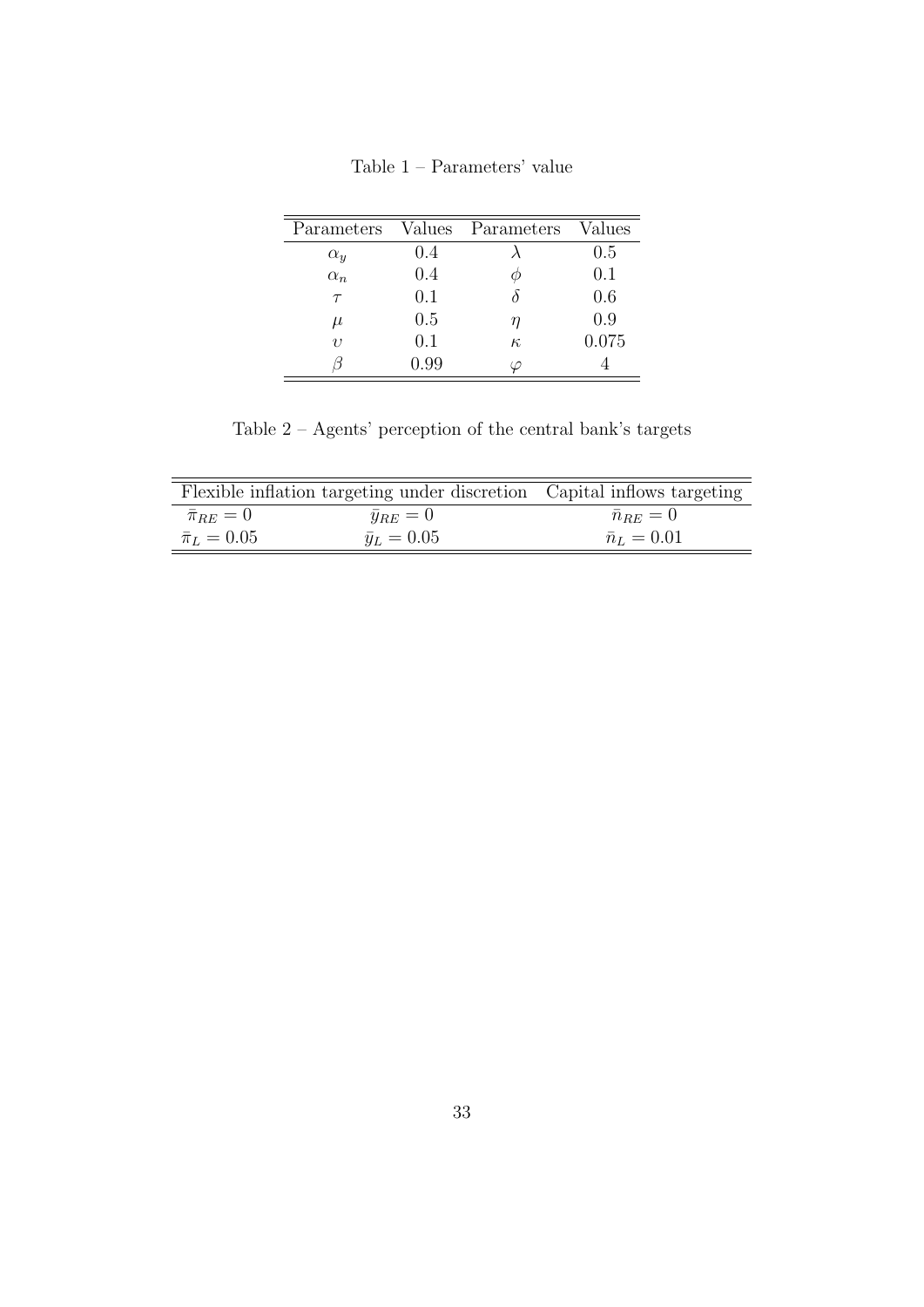# 8 Tables and figures

<span id="page-34-0"></span>

Figure 1 – Standard monetary policies under RE Response to a  $5\%$  supply shock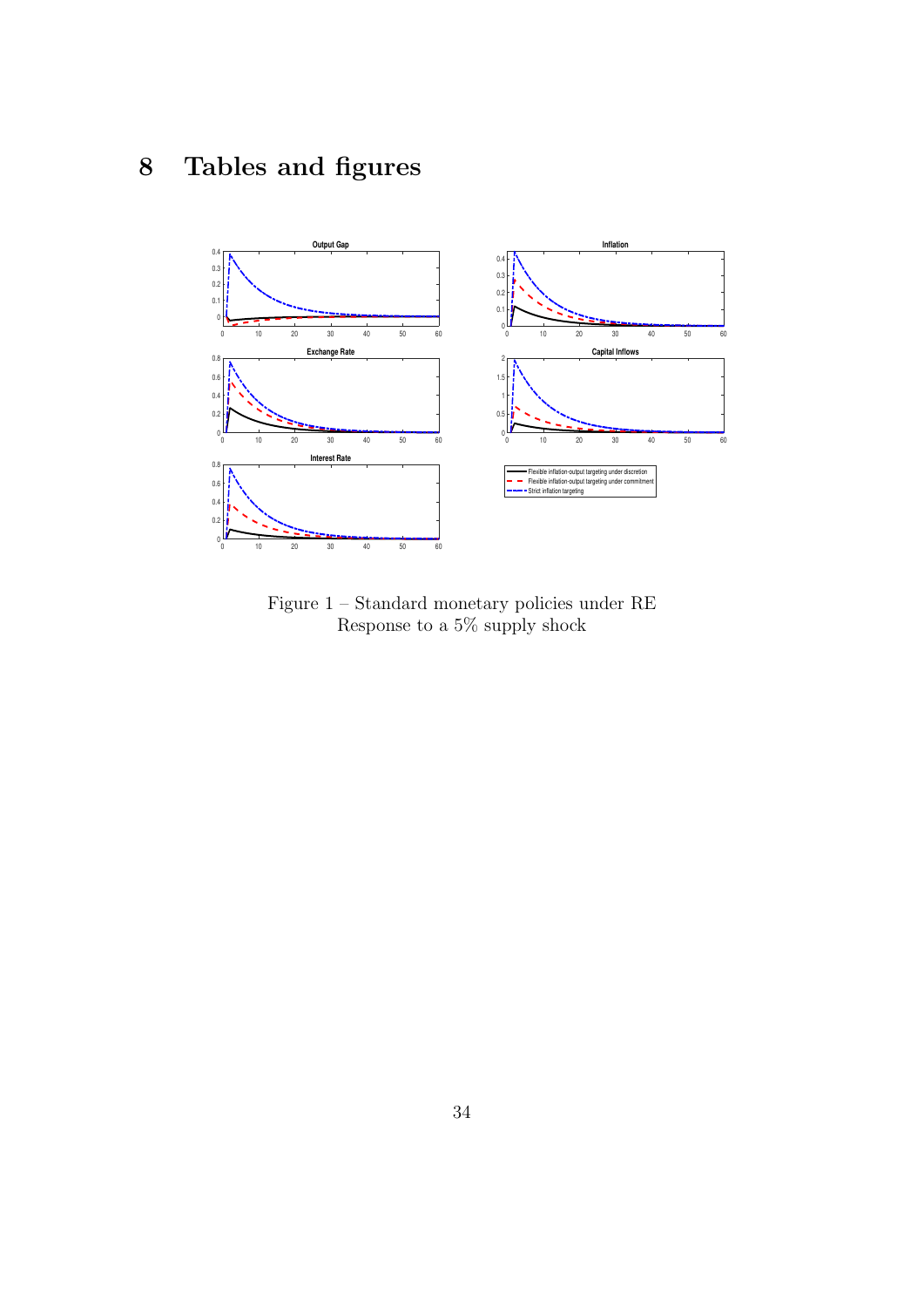<span id="page-35-0"></span>

Figure 2 – Flexible inflation-capital targeting under RE Response to a 5% supply shock

<span id="page-35-1"></span>

Figure  $3$  – The "second-best" policy under  ${\rm AL}$ Response to a 5% supply shock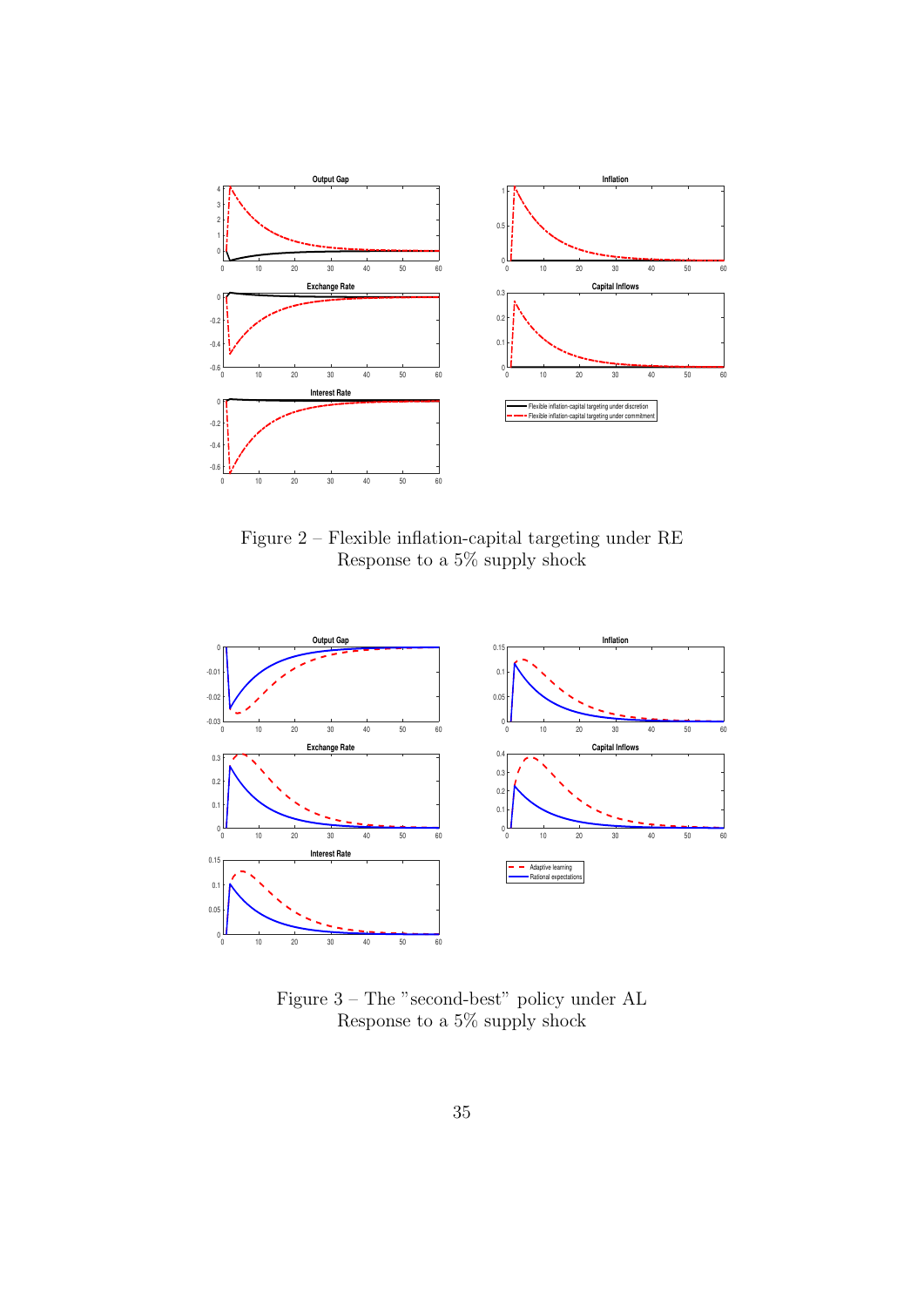<span id="page-36-0"></span>

Figure  $4$  – The "first-best" policy under  ${\rm AL}$ Response to a 5% supply shock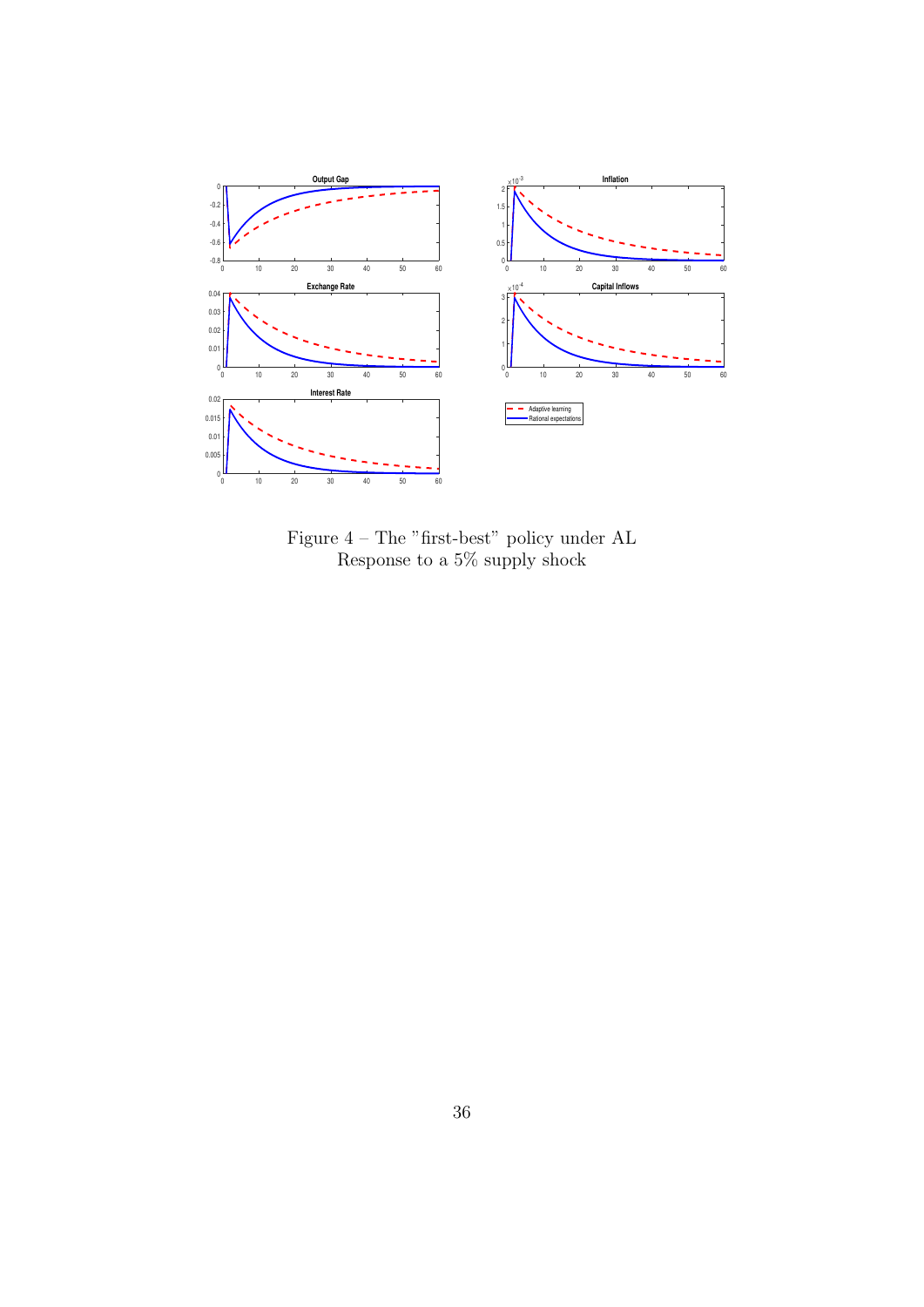# 9 Appendix

#### 9.1 The model in level

In such a framework, the model is not in deviation, thus the model is of the form:  $A_t - \overline{A} = M(E_t A_{t+1} - \overline{A}) + \Phi(\Omega_t - \overline{\Omega})$ , leading to  $A_t = B + M E_t A_{t+1} + \Phi \Omega_t$ . We compute the steady states with the different monetary policies by making use of Equations [\(4\)](#page-8-3), [\(6\)](#page-9-0), [\(9\)](#page-12-0), [\(10\)](#page-12-1), [\(11\)](#page-13-0), [\(12\)](#page-14-0), [\(13\)](#page-15-0), [\(15\)](#page-16-0) and [\(18\)](#page-17-2). For example, under a flexible inflation-targeting policy, we rewrite Equations  $(4)$ ,  $(6)$ ,  $(9)$ ,  $(10)$  and  $(12)$ in level, which allows to obtain:

<span id="page-37-2"></span>
$$
0 = \gamma_g \bar{g} + \gamma_u \bar{u} + \gamma_\omega \bar{\omega},\tag{35}
$$

<span id="page-37-0"></span>
$$
\bar{r} = \left(\frac{1}{\varphi} - \gamma_g\right)\bar{g} - \gamma_u\bar{u} - \gamma_\omega\bar{\omega},\tag{36}
$$

<span id="page-37-4"></span><span id="page-37-3"></span><span id="page-37-1"></span>
$$
\bar{r} = -\gamma_g \bar{g} - \gamma_u \bar{u} - (1 + \gamma_\omega)\bar{\omega},\tag{37}
$$

$$
\frac{\bar{r}}{a} - \kappa \bar{y} + \phi \bar{s} = -(\kappa \varphi \gamma_g - \kappa + \phi \gamma_g) \bar{g} - (\kappa \varphi \gamma_u + \phi \gamma_u) \bar{u} - (\kappa \varphi \gamma_\omega + \phi \gamma_\omega + \phi) \bar{\omega},
$$
\n(38)

$$
\bar{r} + \bar{s} = -\gamma_g \bar{g} - \gamma_u \bar{u} - (1 + \gamma_\omega)\bar{\omega} - \frac{1}{\lambda \sigma \mu} \bar{z},\tag{39}
$$

with  $a = \frac{1}{\kappa a}$  $\frac{1}{\kappa\varphi+\phi}$ . From Equations [\(36\)](#page-37-0) and [\(37\)](#page-37-1),  $\bar{\omega}=-\frac{1}{\varphi}$  $\frac{1}{\varphi}\bar{g}$ . Given that UIP holds in the long run  $\bar{\omega} = 0$ , leading to  $\bar{g} = 0$ . Thereafter, using Equations [\(35\)](#page-37-2) gives  $\bar{u}=0$ . Thus, retaking Equations [\(36\)](#page-37-0) and [\(37\)](#page-37-1) give  $\bar{r}=0$ . In the case of flexible inflation targeting, the central bank's targets are  $\bar{y} = \bar{\pi} = 0$ . At last, making use of Equations [\(38\)](#page-37-3) and [\(39\)](#page-37-4)  $\bar{s} = \bar{z} = 0$ . Accordingly the steady states' values are